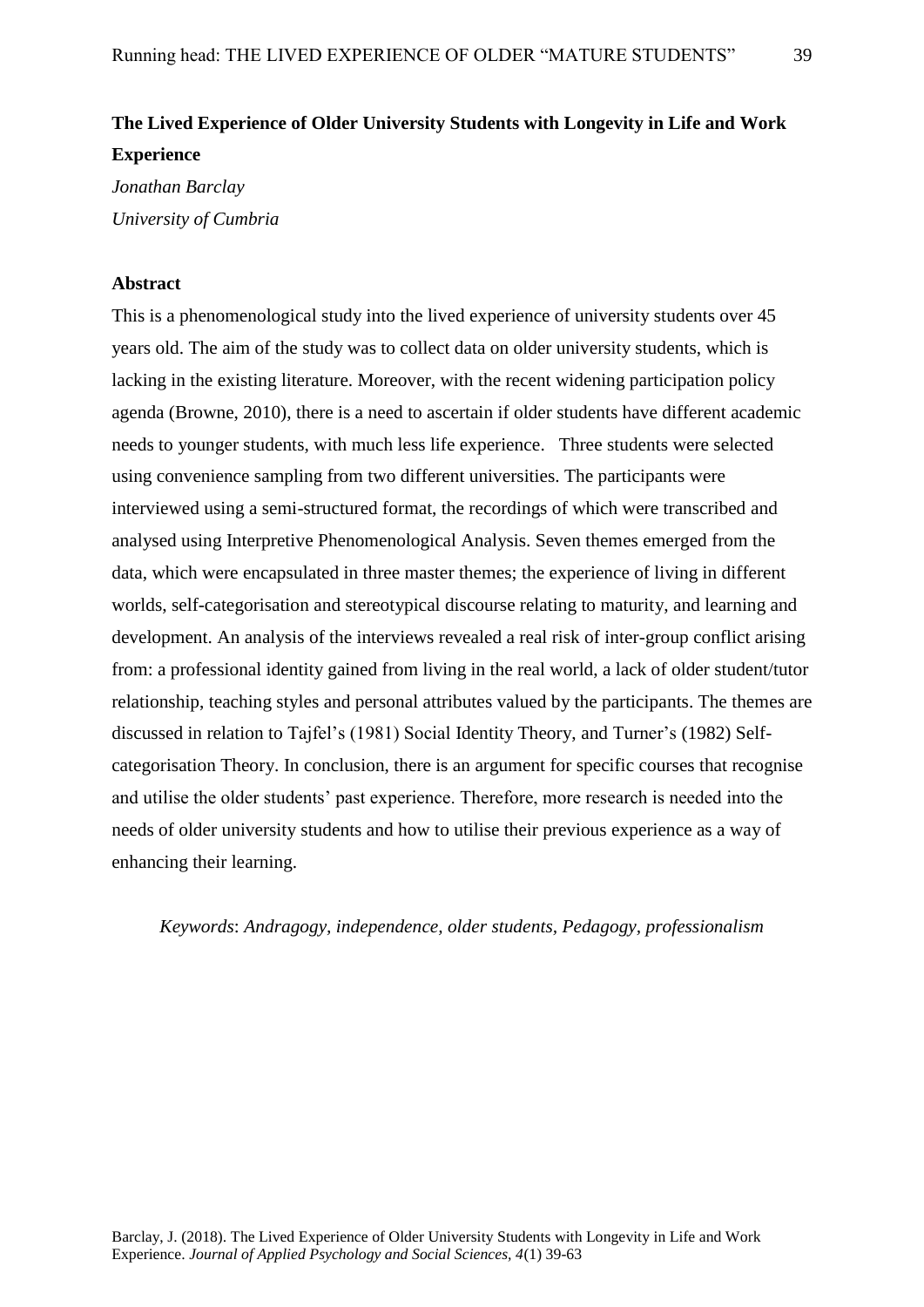## **Introduction**

By the 1980s, mature/non-traditional students  $(21+)$  already made up over half of the students in higher education (Woodley & Wilson, 2002). However, this group, because of its age range, has an immense diversity of students (O'Shea & Stone, 2011). Hidden within this cohort is an ever-growing group of older mature students (DiSilvestro, 2013) that needs to be catered for. Older students defined as over 40 years old by Jamieson (2007), and Woodley and Wilson (2002), accounts for 10% of all non-traditional students (Universities and College Admissions Service, 2016). Over a decade ago, Jamieson (2007) suggested there was little known about older students in contrast to a wealth of research on non-traditional students in general (Shanahan, 2000), and indeed more recent research is still scant. For example, although Sutton (2016) found two participants (40+) felt socially excluded by the younger students, this was the only qualitative data on this group and their quantitative data only revealed anxiety in the 40+ cohort about fitting in at university. Therefore, more research to gain a better understanding of the lived experiences of this group is required (Chapman, 2012).

University courses were set up originally to cater for privileged under 21-year-olds (Thelin, 2011). However, with the introduction of the Browne (2010) report, implemented to encourage applications from underrepresented groups, older mature student numbers are rising (DiSilvestro, 2013). Despite this growing number of older students, university courses are still designed for school leavers and younger students under 21 years old known as traditional students (Yankelovish, 2005). Highlighting this, when commentating on the implications for students, Jones (2014) focused solely on the career path of younger students and did not account for non-traditional students with previous work experience. Older students may have different academic needs because of the life and work experience they already possess (Shanahan, 2000). For example, mature students may have already been married, have children, have mortgages, had careers and developed transferable skill such as organisation and presenting (National Union of Students, 2012), which younger students may not have acquired or experienced yet.

Trotter and Cove (2005) found in their qualitative study it is difficult to meet the needs of two very different social groups. They accept institutions are trying to accommodate the differing needs of the two groups following the widening participation agenda (see Browne, 2010). However, Trotter and Cove (2005) found frustration in the younger students towards the older students and this inter-generational frustration may have a social basis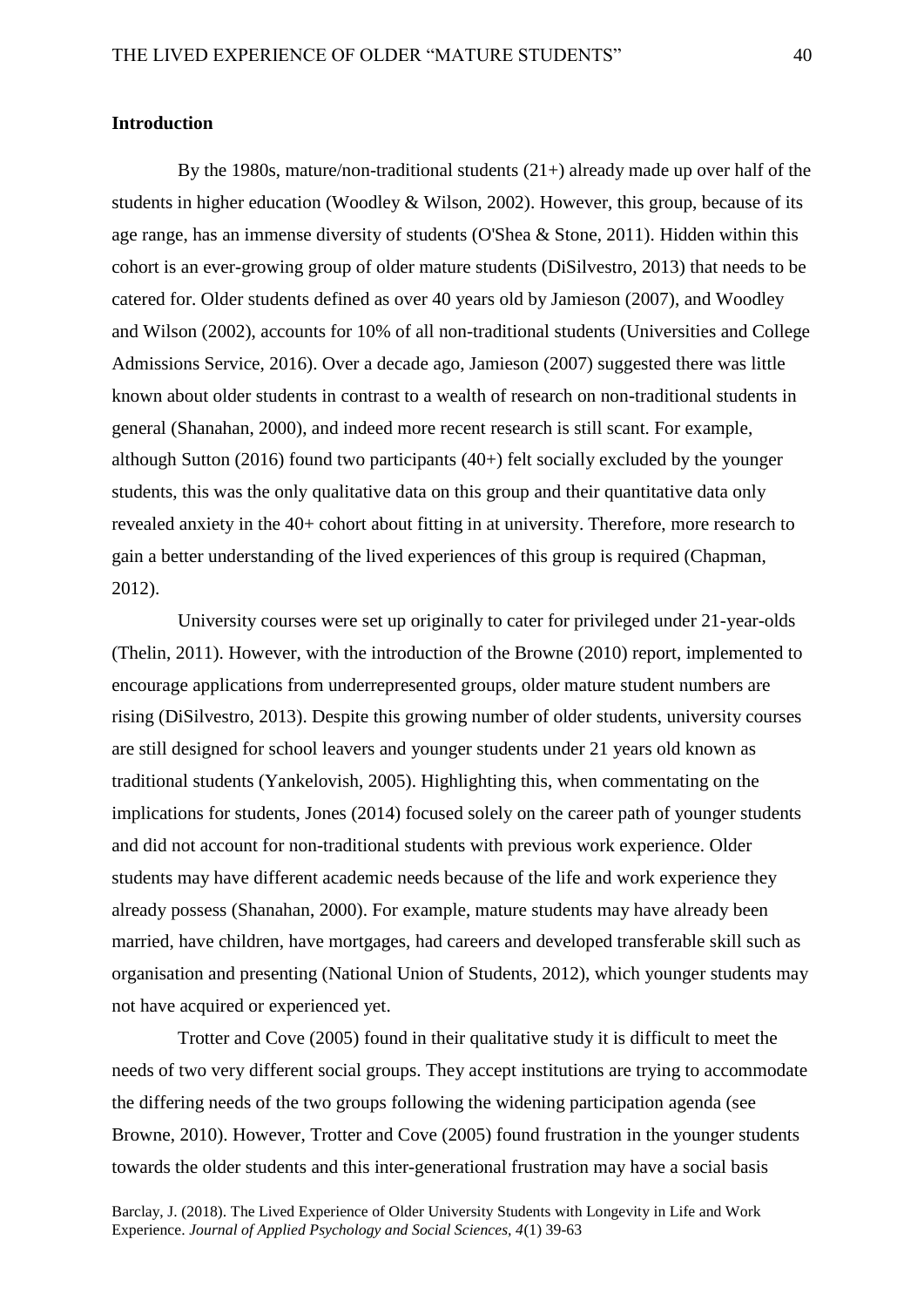rather than just individual conflict as outlined in Tajfel and Turner's (1979) Theory of Intergroup Conflict. This questions the need for different courses with different teaching styles for each group rather than having a one size fits all approach that tries to adopt both andragogy, which is an autonomous approach to learning, and pedagogy which means being taught (see Holmes & Abington-Cooper, 2000; Knowles, 1970).

# **A UK perspective**

In Trotter and Cove's (2005) qualitative study, they found younger and older students have very different needs. In cotrast, Chapman, Parmar and Trotter (2008), in their study on mature students just starting in higher education, found that all ages have the same needs, which is to be informed and included. However, because they are all starting in a new setting, at this early stage, students will have similar concerns that may change once settled. More importantly, Trotter and Cove (2005) highlights friction between the two groups.

Jamieson (2007) points out that little is known about older adults in higher education, because there are not many of them. However, others argue institutions are not meeting the challenges of the increasing number of mature students. Briedenhann (2007) found older students are more motivated and serious towards their studies, and two thirds of them found the behaviour of younger students in class to be the most negative aspect of their studies. Findsen (2012) suggests universities need to be more proactive in accommodating this heterogeneous group of older adults (over 55).

In their quantitative study on why students go to university, McCune, Hounsell, Christie, Creeand and Tett (2010) found differences in the 30+ group compared to the younger groups. Older students' reasons for entering higher education were less about employment and more about interest in the subject and personal development. In Anderson and Thorpe's (2008) mixed methods study they found younger students benefited from learning about teamwork and professional settings, whereas, older students with professional backgrounds wanted to be with students similar to themselves. Anderson and Thorpe (2008) recommended institutions work with students with professional backgrounds and take account of the team working skills they already have.

Briedenhann (2007) found that overlooking students' prior experience by the tutor can cause issues, such as students feeling patronised or excluded, and suggests lecturers need to understand how traditional teaching methods can be a barrier to the mature student. There are difficulties in teaching traditional and non-traditional students together, because of the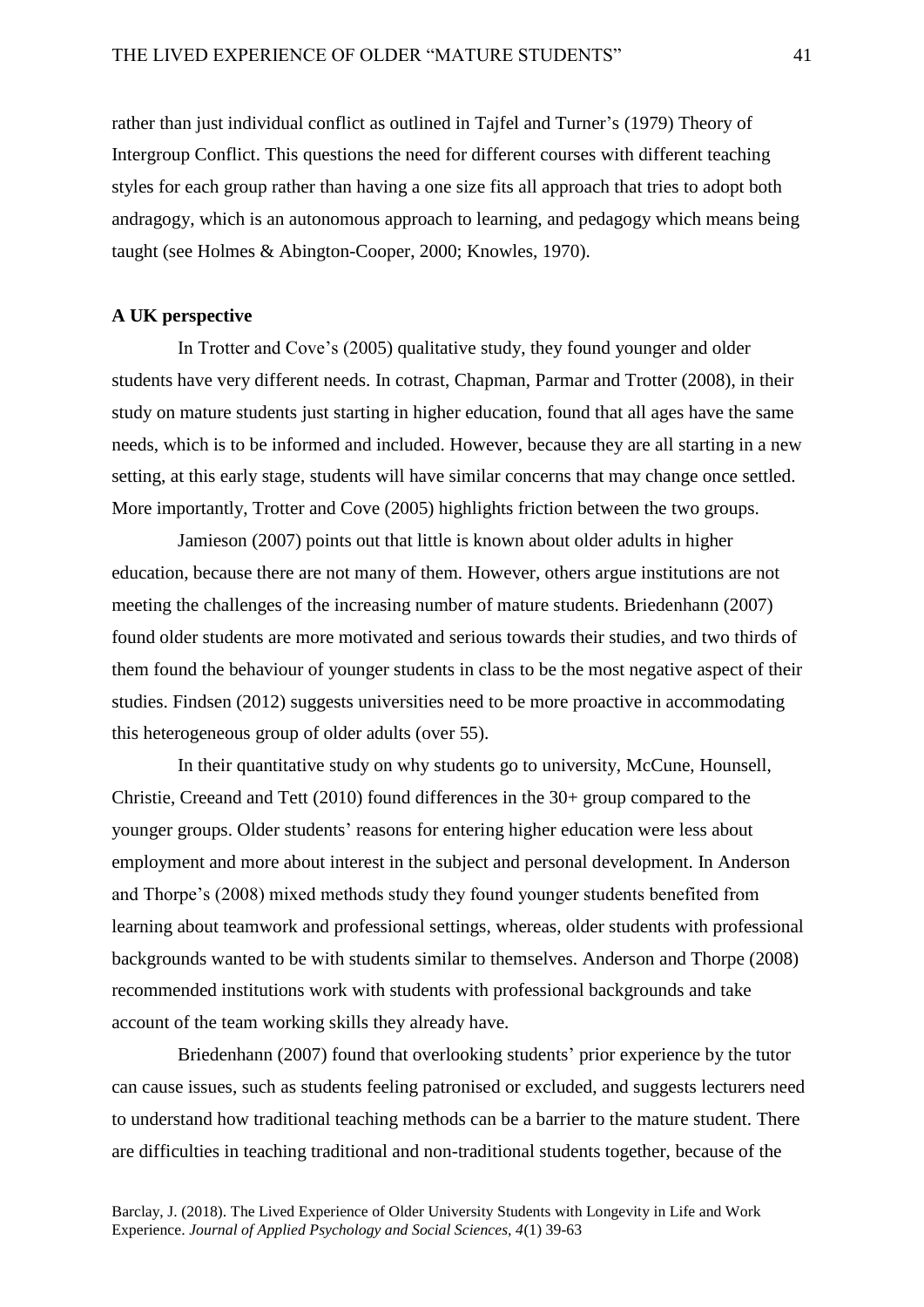prior experience of the older student; Chapman (2012) coined the term "novice academic" (pp. 44) because the mature students studied (late 20s to over 50) struggled with identifying themselves with the younger students, partly because they perceived themselves to be dedicated towards their studies. According to Tajfel's (1981) Social Identity Theory (SIT) and Turner's (1982) Self-Categorisation Theory (SCT) individuals see themselves in relation to the groups they belong too. Therefore, older students will struggle to feel belonging in a class of predominately younger students they do not identify with. This suggests the need for a different course for mature students, with one of Chapman's (2012) participants stating, "there's nothing really for older students, it's all very centred [on] the youngsters" (pp. 58).

## **An Australian perspective**

Despite a widening participation in Australia (Gidley, Hampson, Wheeler & Bereded-Samuel, 2010), there is a lack of research into students over 35 years old who have different needs to younger students (Daniel, 2012). Ellis (2013b) looked at the perceptions of university students over 55 years old and suggests the understanding of how older students learn will help develop better programs for them. Moreover, the author points out mature students have the ability to relate theory to workplace practice, which would benefit the younger students. In contrast, Ellis (2013a) found that classes containing young and older students to be positive for all concerned.

Stone's (2008) qualitative study on the impact of university on mature students found emerging themes of challenge, resilience and identity. O'Shea and Stone (2011) also pick up the theme of identity that, in line with Tajfel's (1981) SIT, will be different for younger and older students because of different life situations. However, Stone's (2008) counselling practice within the university generated this research and it is not clear if the participants are counselling clients. If so, the participants would be the most vulnerable of the cohort group and not a representative sample.

Looking at the life experience of over 55 year old students Ellis (2013a) questions the generalisability of mature students, because of the vast difference in age. Like many of the studies in this review Ellis' (2013a) rationale for studying the lived experience of older students was to provide insight for policymakers and educators. However, this study does not highlight any issues between different age groups therefore; there is no need for any different facilities for older students. Although, on closer scrutiny of participant's quotes there are issues such as; older students dominating group work and younger students talking in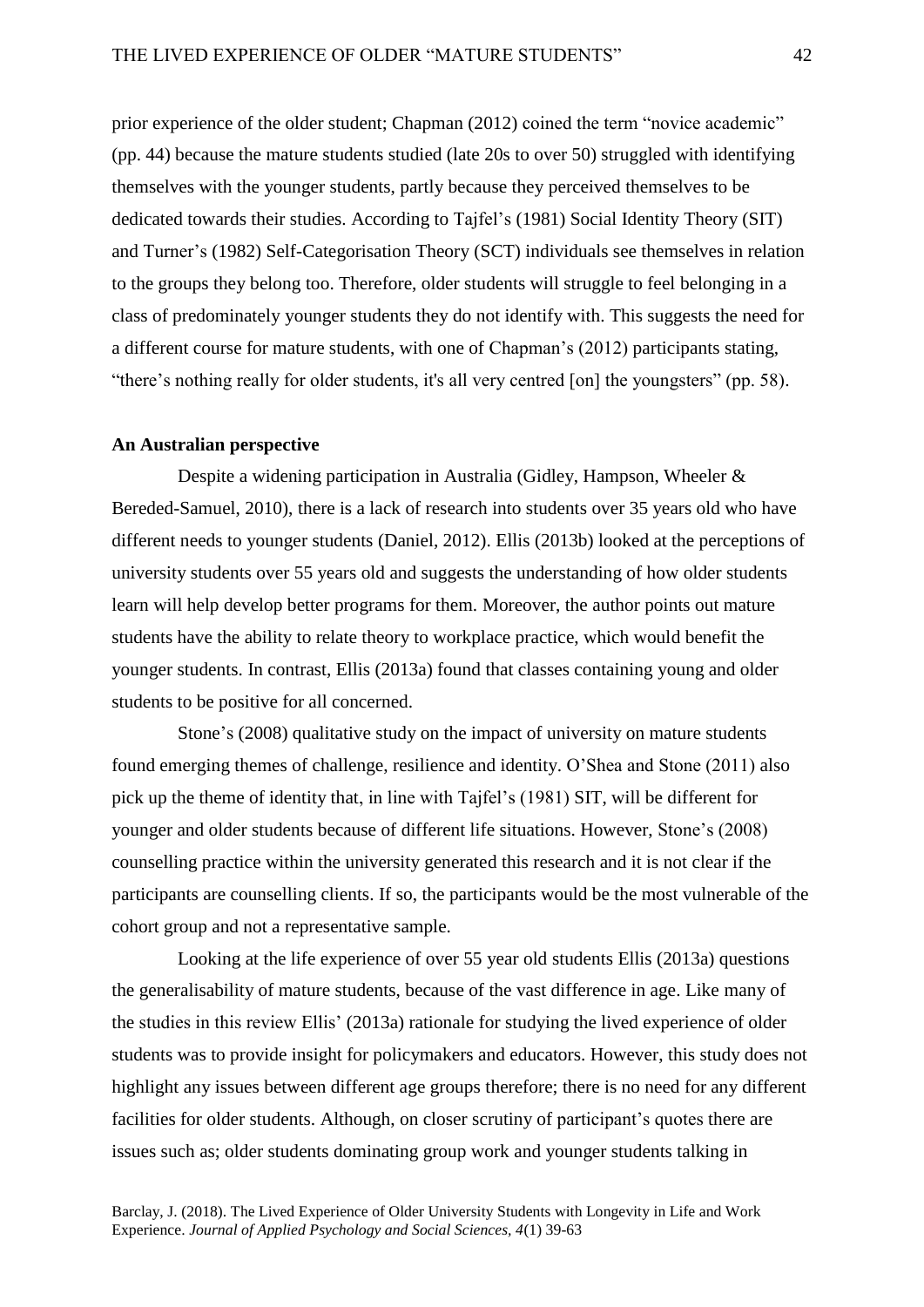lectures.

#### **A USA perspective**

Strage (2008) states, "little is known and much is assumed" (p. 1) when talking about the differences in relation to age of students in the USA. This quantitative survey of 1,310 undergraduates showed non-traditional students required a more serious professional approach from tutors as opposed to the younger students that require a more directive and less challenging tutor. Supporting this, Adams (2010) aligns more with the tutor rather than the student, in a self-reflective paper on returning to full-time study, reflecting a professional identity, which is an example of Turners (1982) Self-Categorisation Theory.

The American Council on Education (2007) recognises the need for change in a diverse and growing group of over 55-year-olds, who have different reasons for going into education. In Yankelovish's (2005) commentary on changes in higher education, he advises institutions to look into the future and provide students with better-suited facilities to meet their needs. Cruce and Hillman's (2012) quantitative study entitled "The increasing demand for higher education among older adults" was carried out to inform policymakers off the "unique enrolment" (p. 595) needs of potential students aged 55 to 79. This research highlights the necessity to address the different needs of a growing age group that universities need to attract if they want to increase their revenue.

Merriam and Bierema (2013) state as individuals get older their diverse life experience will help them in their learning, "experience is thus a resource" (p. 106). Moreover, they also note self-directed learning in adults increases with age, suggesting older adults need a more autonomous approach. A comprehensive review on teaching methods by Caruth (2014) explores a more productive andragogic way of teaching adults because of mature students' complicated lives. However, although this way of teaching sounds appealing for mature adults it has not yet been empirically proven to be better than Pedagogy (ibid).

DiSilvestro (2013) outlines programs, specifically for older adults, one of which is the Osher Lifelong Learning Institute. Here the students are the inspiration for how the program will work, drawing a distinction between learning rather than being taught. This idea of students having more autonomy within their degree follows Knowles (1968) principles around andragogy and has had positive outcomes in the University of Southern Mississippi (Caruth, 2014). According to Hansen and Brady (2013), these programs have great potential and are growing despite the lack of research. Lamb and Brady (2005) also found benefits of older learning programs, which are; intellectual stimulation, experiencing a nurturing and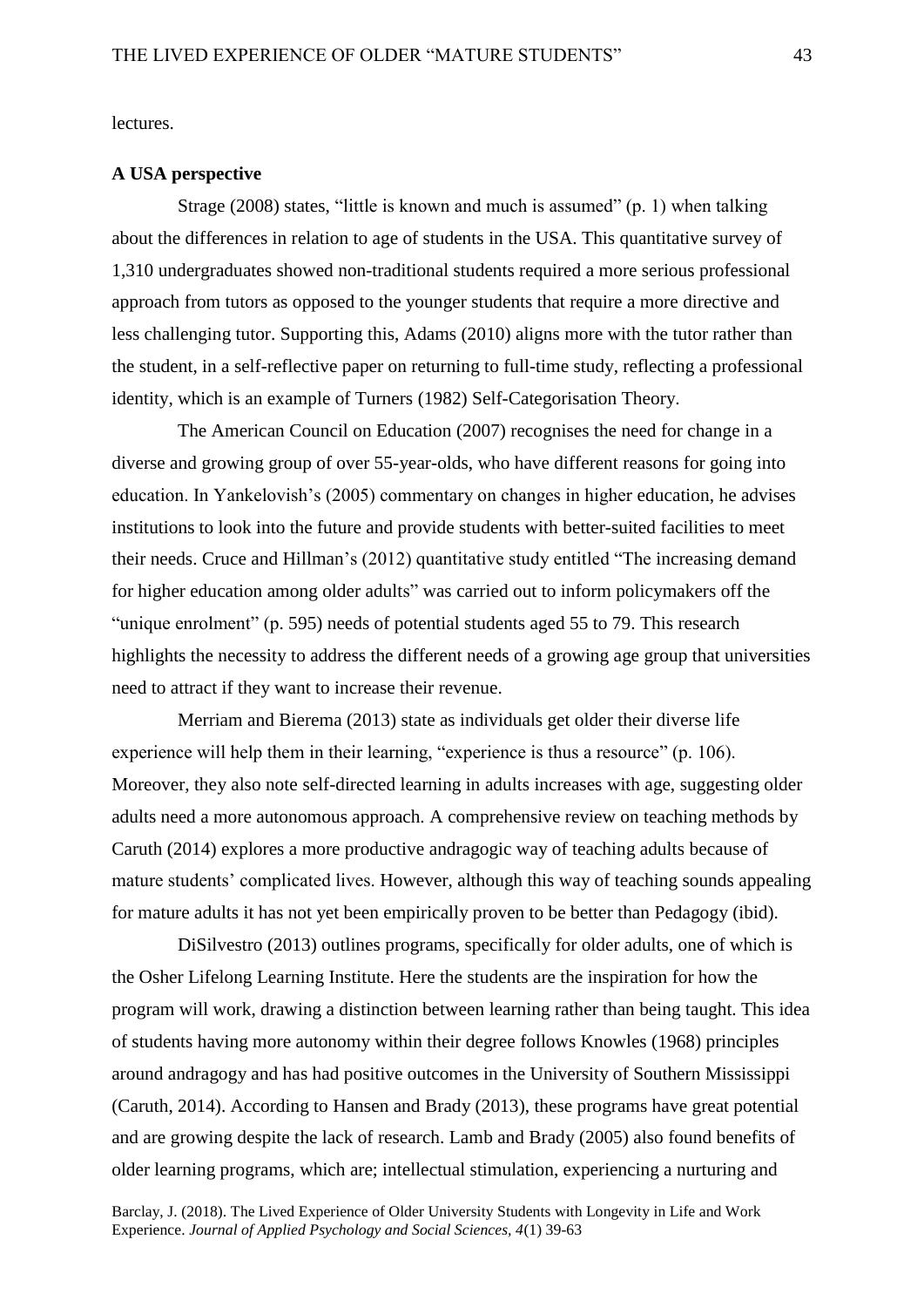supportive community, enhancing self-esteem, and having opportunities for spiritual renewal. However, according to Colvin (2013) there are also barriers when returning to education, which are situational (specific circumstances), dispositional (personal psychology) and institutional (for example, the lack of information from the institution).

This literature review highlights the need for more up to date research into the experience of older adults with regards to higher education. Donaldson and Townsend (2007) found older students are being missed out in the literature that focuses on traditional students. From the literature they reviewed "only 41 (1.27 %) of the 3,219 articles were about older adult undergraduate students" (p.33). Although there is little research, the Americans are leading the way and understand the benefits of catering for older students, with programs such as the Osher Lifelong Learning Institutes (Hansen & Brady, 2013) with an andragogic approach (see Caruth, 2014). From the perspective of Mezirow's (1993) Transformative Learning Theory, where beliefs and assumptions about the world and integration of past experience comes to the fore in learning, older adults will assimilate new knowledge differently because of their ability to draw on wider previous experience.

For traditional students, university is about starting out in life and developing a career. However, for older students it is more about; interest in the subject, personal development (McCune et al., 2010) and identity (O'Shea & Stone, 2011). This suggests the need for a different curriculum to meet the different needs. Moreover, Wilson (1997), states "until we understand how the experience of being a mature student is lived, it is difficult, if not impossible to consider how policy and teaching practice for mature students can be developed" (pp. 347). Mathers and Parry (2010) emphasise the value of the "lived experience" (pp. 1085) of older students. The aim of this study therefore is to generate an understanding not already available about the lived experience of older university students and give voice to the needs of these students concerning their learning.

# **Methodology**

## **Rationale for methodological choice**

This is a study into the lived experience (Langdridge, 2007) of older university students. Therefore, Interpretive Phenomenological Analysis (IPA) was chosen, because it focuses on the lived experience of the participants and the meaning they take (Smith, Flowers & Larkin, 2009), rather than the underlying reason for the experience.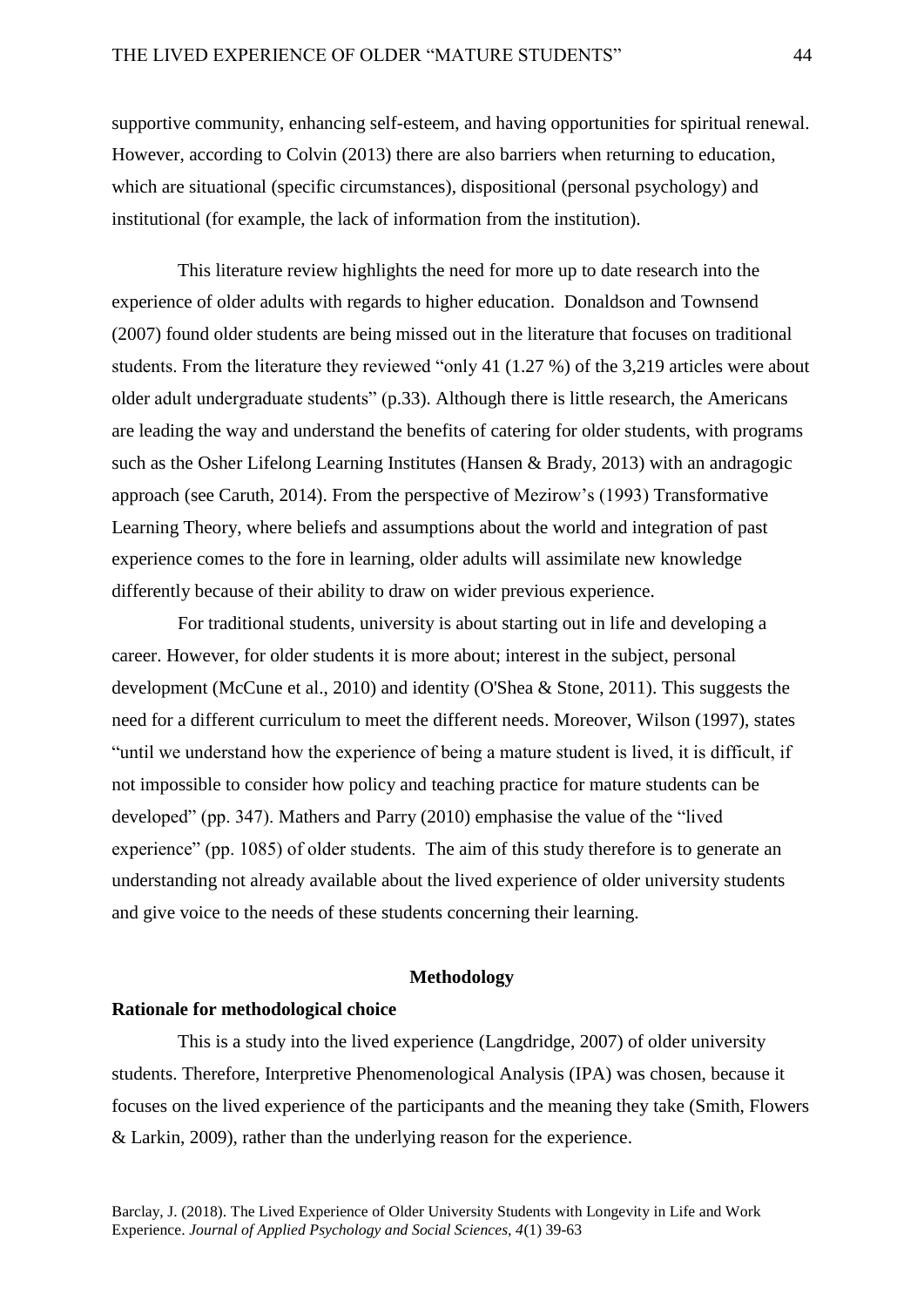# **Research design**

**Method of Data Collection.** The semi-structured interview was used because of its flexibility (Smith & Osborn, 2008), which is congruent to the IPA data collection method (Willig, 2013) that seeks the experience not the facts. Moreover, the questions are there for guidance only, the participant is the expert and should be able to introduce issues they see as important to the subject being studied (Smith & Osborn, 2008).

**Constructing the interview.** The questions were formulated to capture the meaning the participant gives to their experience and how they make sense of it (Langdridge, 2007). Following guidelines set out by Willig (2013), the questions are fully congruent with the IPA ethos and data collection method. Moreover, the questions were non-specific open invitations for participants to explore their experience (Smith & Osborn, 2008).

**Sampling and participants.** To answer the research question participant studying traditional degrees that are nonspecific in their career development and have a heterogeneous contrast of older students and younger students was required. Therefore, students studying a vocational placement based degree such as social work were excluded because they are training to do a specific job. Two female and one male participant were enlisted through an email request for students over 45 years old, studying a non-vocational degree with no previous experience of doing such a degree. As a quality control measure, participants were taken from different universities in order to get a better understanding of the lived experience of university, rather than a collective experience of one particular university. The names of the participants (Dave, Jan and Kay) have been changed to protect their anonymity.

**Conducting the Interview.** The recorded semi-structured interviews, which lasted around 60 minutes, two of which took place at the participant's university and one via Skype. The interviewer was able to ask further questions to facilitate the participants, who were free to introduce anything they felt was relevant, to talk more about issues they highlighted. To maximise the richness and depth of the data collected, Rodgers (1957) Person Centred approach was utilised to build rapport. This approach, which incorporates Congruence, Unconditional Positive Regard and Empathy, is compatible with the IPA approach (Willig, 2013).

# **Analytic guidelines**

The first step in the IPA data analysis was to engage with the text (Biggerstaff  $\&$ Thompson, 2008; Willig, 2013) and read, and re-read the interview transcripts (Smith & Osborn, 2008). The next step, as outlined by Biggerstaff and Thompson (2008), and Willig,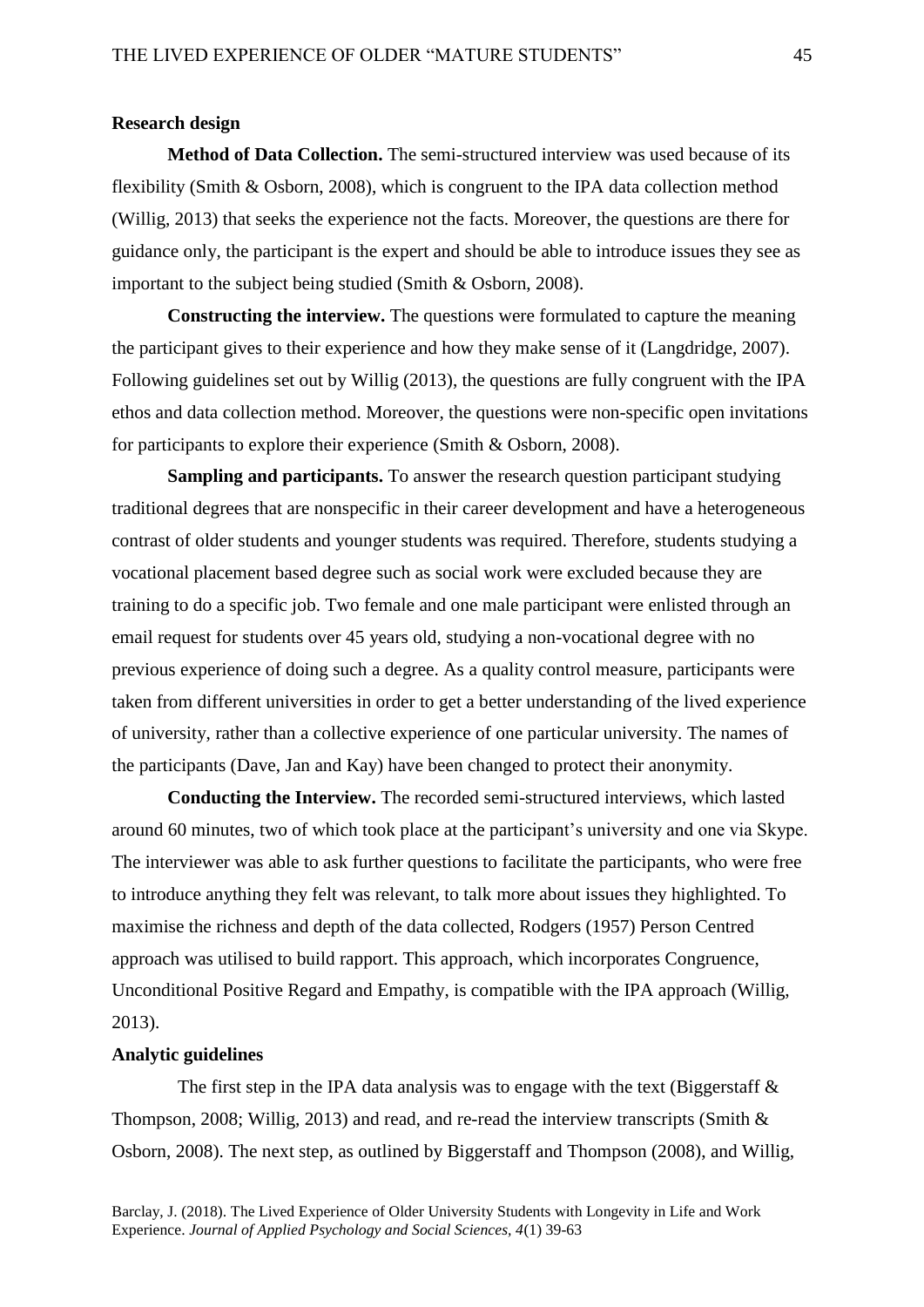(2013), was to look for emerging themes within the text that could form clusters or master themes. Each transcript was analysed individually before moving to the next one as suggested by Smith and Osborn (2008) and Willig (2013). Continuing with Willig's (2013) guidelines the emergent themes from all the transcriptions were integrated into overarching master themes

## **Analysis**

This is an IPA analysis of the participants' interviews regarding their lived experience of university. Quotes were extracted from the interview transcriptions that demonstrate the emergent themes

## **Master theme 1: The lived experience of different worlds**

This master theme encapsulates the unconscious ideology held by the participants that university is not the real world. The real world is portrayed as the world of employment where experience is earned. Therefore, the emergent themes to be considered in this section are; (1a) the real-world discourse, (1b) the perceived relationship between students and tutors, (1c) mature student frustration leading to conflict.

#### **Emergent theme 1a: The real-world discourse.**

The first emergent theme highlights the rhetoric that suggests the world of employment is the real world, of which the participants felt younger students have no understanding.

'In the real world you would never get away with it'. **(Kay)**

In this simple statement Kay is suggesting that students at university are living in a world that is not real. Moreover, I feel she is making it clear in her real world there are rules that if broken will lead to some kind of justice, which is not apparent in the academic world.

'They [younger students] haven't lived, they haven't experienced, they haven't really seen what the professional world is like or what the workplace can be like, ………they haven't really lived, they don't really know and and to to me like having the incentive of seeing these things before and knowing that's not what I really want from my life em is the drive that makes you want to do better, these haven't lived so they haven't seen it so so they take it more casually'. **(Kay)**

I feel Kay labels her real world as that of the professional world of which younger students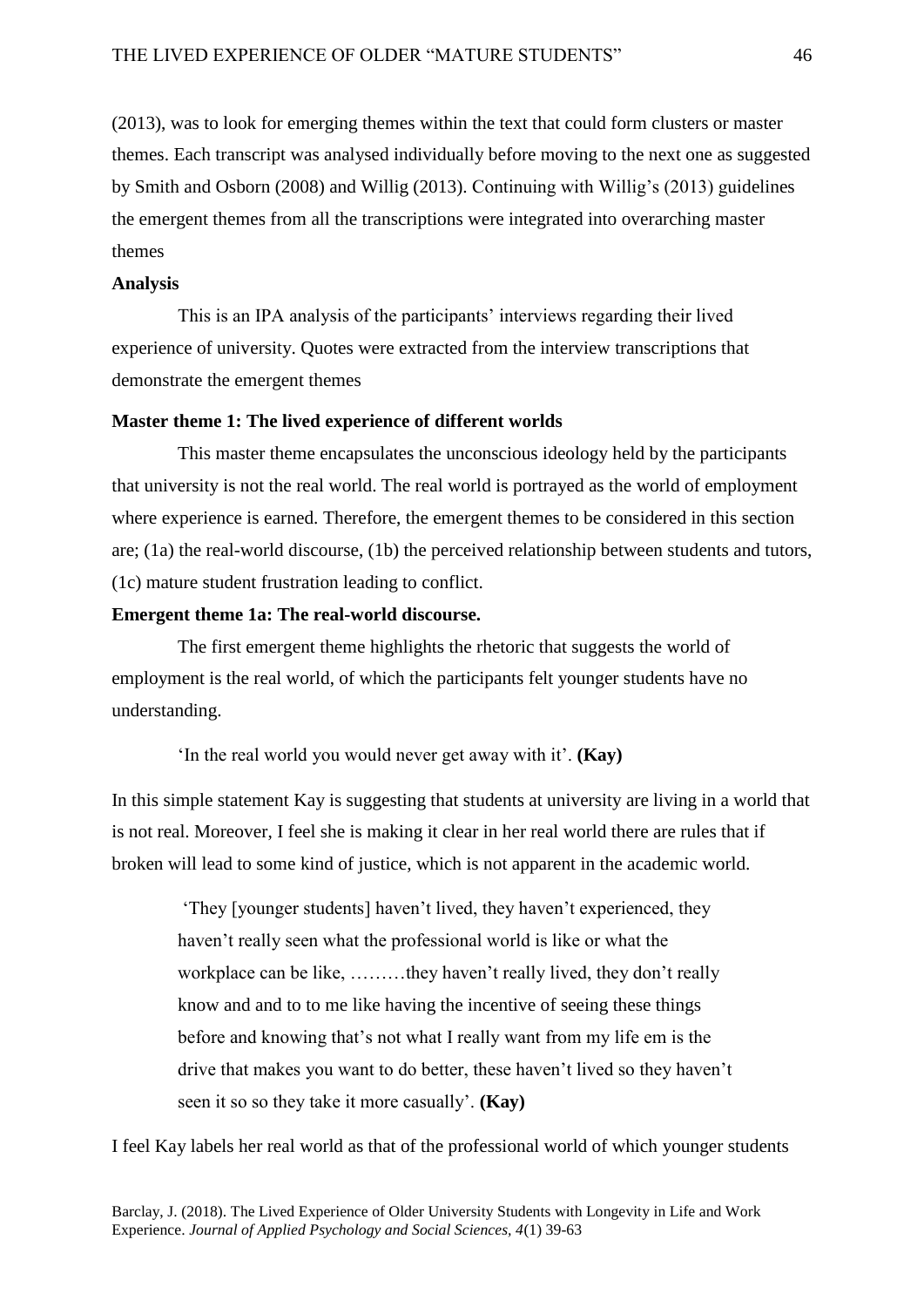may have no experience. Moreover, because they do not know of this perceived real world they have not lived. Therefore, from Kay's perspective they will not know what they want from their course and approach university in a less committed way as a result.

'a lot of students haven't worked or or [sic] worked in or had a career, so so [sic] understanding from a a [sic] an academic point of view is one thing, a being able to relate to what actually goes on in the real working world is another'. **(Dave)**

'My work experience is, a has added greatly to my, a well my attitude to to [sic] study or work, a I think it gives you more of an insight into into [sic] the real world'. **(Dave)**

In a similar fashion to Kay, Dave is connecting working and career to a perceived real world. Moreover, from Dave's point of view academic knowledge is not helpful in the real world of work. Whereas, work experience from the real world has enhanced his studies and given him a better insight into the real world.

## **Emergent theme 1b: Perceived relationship between students and tutors**

This second emergent theme demonstrates the participants' experience of tutors not relating well to older students unless they have previously lived in this perceived real world.

**'**This is the the [sic] daily routine for the lecturers isn't it, talking to young inexperienced students so I find that sometimes it can come across that you know if they talk to you the same way it can become a bit like you're talking down to or or [sic] your being patronised…they talk to you like you're 20-year-old or an 18-year-old'. **(Kay)**

Kay is not only suggesting younger students have no experience, but also that tutors are more used to this type of student. Therefore, they treat the whole student cohort the same way resulting in her experience in the real world being unrecognised.

'Some of the tutors don't really relate very well to more mature student…they feel a bit awkward around you'. **(Jan)**.

'They [tutors] probably don't have much experience because of the number of mature students'. **(Jan)**

'I've had more life experience than them for sure'. **(Jan)**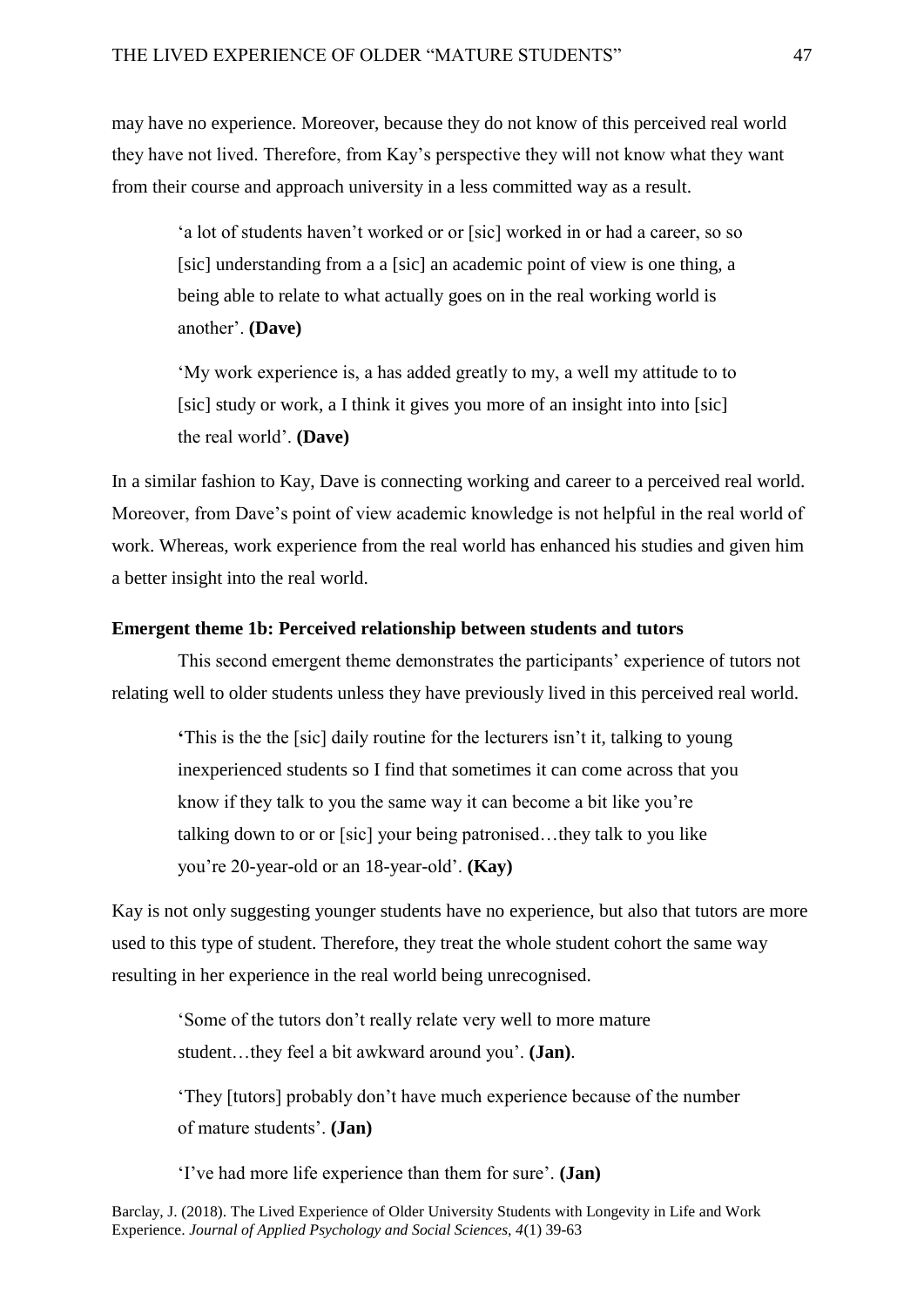Jan portrays the older student as a minority and therefore because the tutors have little experience they struggle in relating and teaching this group. This is possibly because Jan perceives herself as having more extensive lived experience. I feel Jan's and Kay's discourses reflects their categorisation of the tutors in an out-group to which they do not belong. In contrast I sensed that Dave felt a kinship with his tutors, which he agreed with.

'A number of lecturers also did their degrees and so forth or their higher education at an older age as well, so they understood what it was all about'. **(Dave)**

This is because Dave believed they had the same experience of doing a degree at an older age. Dave was able to form a professional alliance or in-group relationship with the tutors because he believed they lived in his real world when they did their degrees.

#### **Emergent theme 1c: Mature student frustration leading to conflict**

The third emergent theme considers the difficulties the participants have with the younger students who have no understanding of their perceived real world.

'[Sharp intake of breath] …you find yourself doing all the work…constantly pushed up against people who just don't want to do the work'. **(Kay)**

'I think a lot don't have a professional attitude, you can see they hardly turn up for lectures, do things in the last minute'. **(Kay)**

My experience of Kay was someone who was exasperated with the younger students, taking a sharp breath when she talks about them. There seemed to be a particular issue with group work; both Kay and Jan reflected on the younger students not attending lectures or meetings and not participating generally.

'Younger people joining the group it used to like cause a bit of friction'.

**(Jan)**

'I found a lot of the younger people actually annoyed me quite a lot…it was beginning to like P me of a little bit because…if someone was like lacking not completing a piece of work for presentation I was doing it for them'. **(Jan)**

When I asked if the younger students contributed to her experience Jan stated;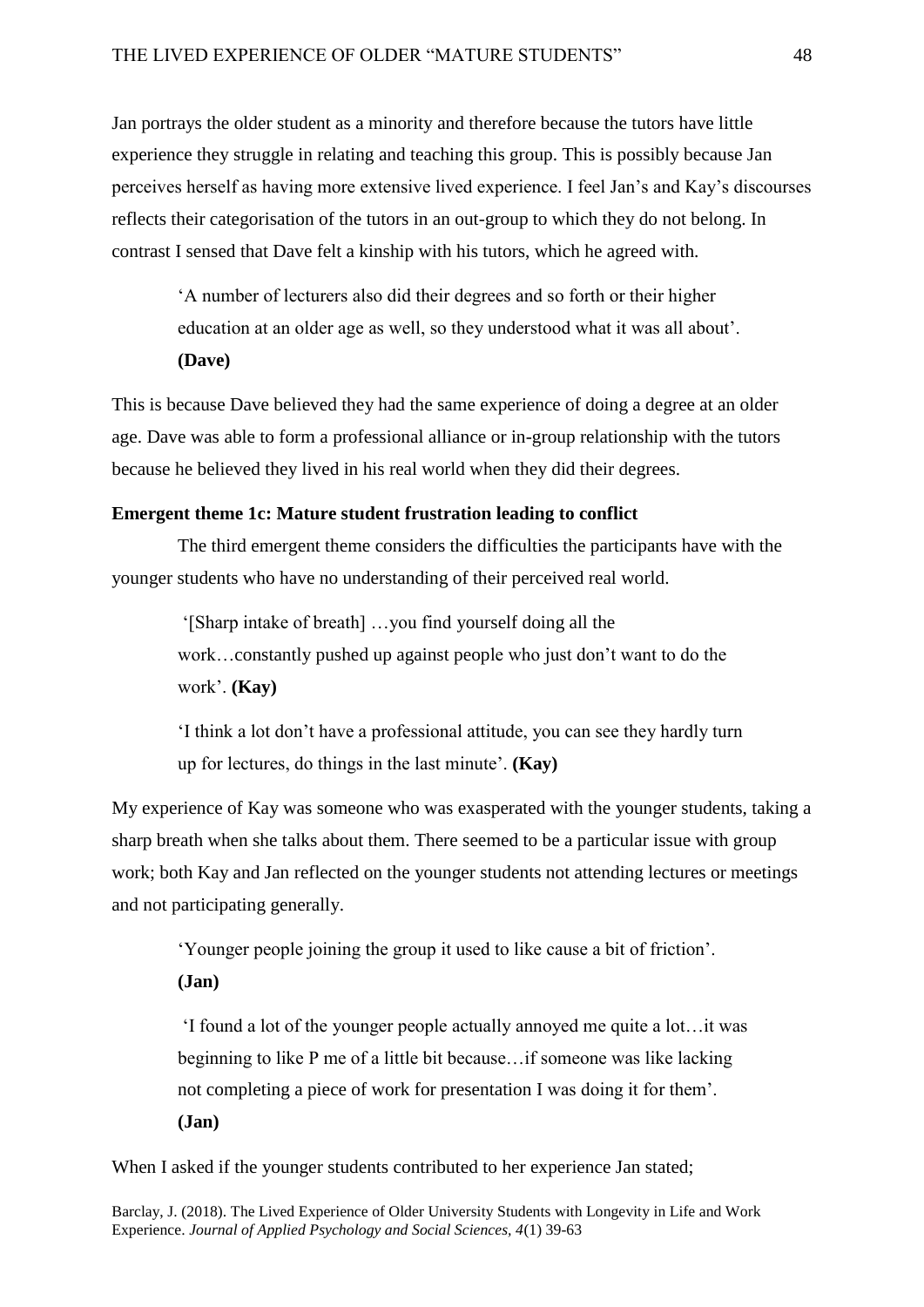'No … not a [exhales] …that's a bit cruel really, I'm trying to think'. **(Jan)**

Jan shows her frustration here when she talks about the younger students. I feel this was due to the younger cohorts' perceived lack of professionalism that comes from not living in Jan and the other participants' perceived real world. She clearly states her annoyance, but seems to feel guilty about this, trying to think of something positive, and failing. With both Kay and Jan this led to conflict whereas I do not think Dave had the same problem. I feel this is because his course was part time and he had minimal contact with younger students.

# **Master theme 2: Self-categorisation and stereotypical discourse relating to maturity**

This master theme looks at the way the participants have categorised themselves and their preferred in-group. This includes their personal identity and their personal attributes. It reflects the stereotypical discourse regarding specific personal attributes that the older students' value, which they believe the younger student may lack, such as experience of living in the real world. The emergent themes that will examine this are; (2a) personal identity and (2b) personal attributes of independence and lived experience.

# **Emergent theme 2a: Personal identity**

This emergent theme reflects the shared professional identity, which is gained through experience.

'I don't really identify with being a student'. **(Kay)**

'It [the course] was specifically for professionals and they tended to be older students'. **(Kay)**

Kay mentioned professionalism ten times in her interview, which is the identity I feel all the participants shared. Moreover, a "professional person" seemed to relate to age and maturity, which reflects her in-group. Here Kay is explicitly categorising herself as an older student and therefore a professional.

**'**I work my way up through working on the shop floor, maintenance until I became supervisor, and then I had many management jobs'. **(Dave)**

'The part-timers tended a tended to be older students…already in work'. **(Dave)**

Although Dave did identify himself as a student and a family man, I feel he categorised himself as a professional through his extensive work experience. His in-group is the part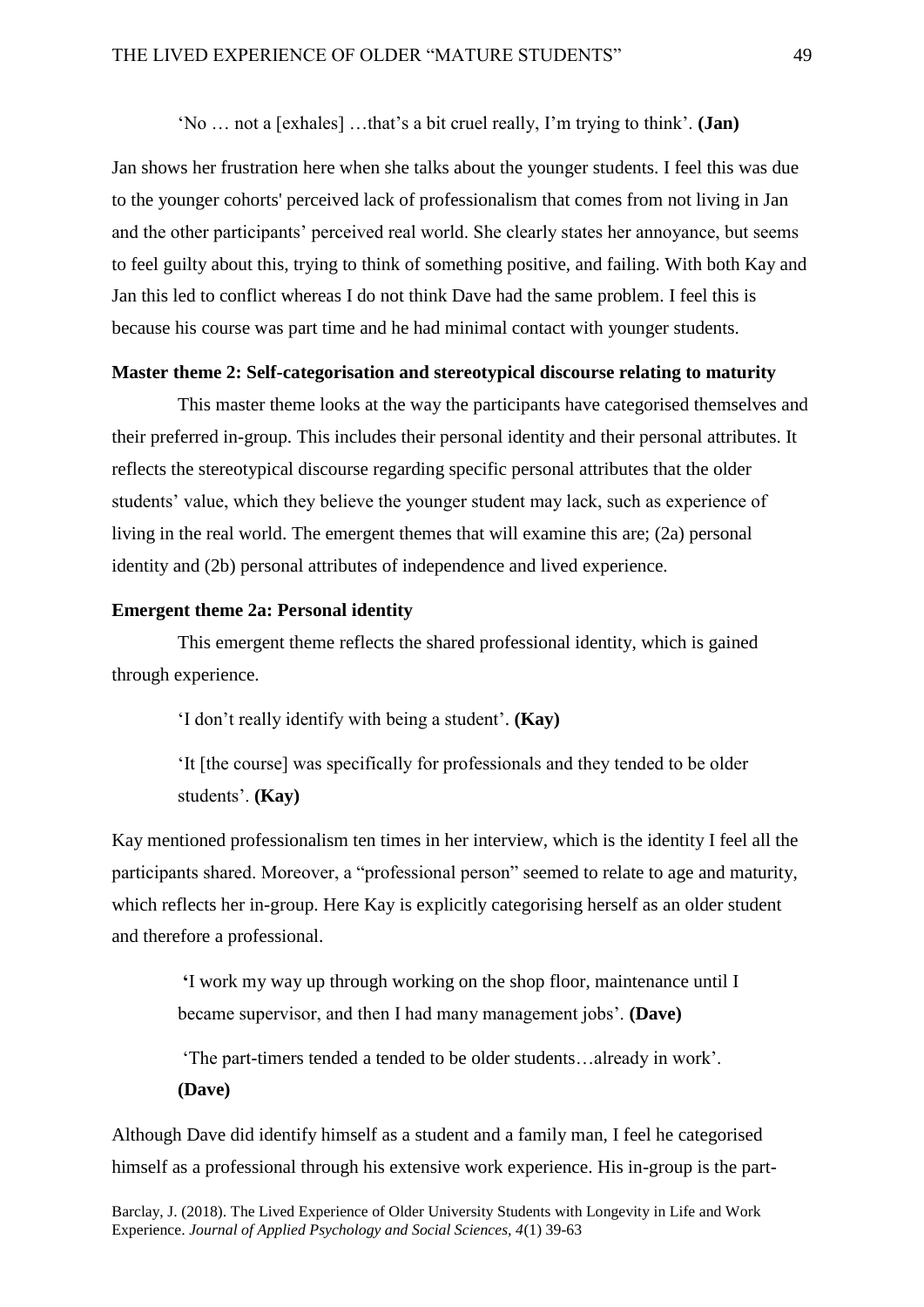timers, however, the part-time students from Dave's perspective were the older students.

'I saw myself as a trainee psychologist, and I identified myself as a researcher'. **(Jan)**

I felt Jan's identity was fluid, because in the early stages of her degree she felt lost and did identify as a student. However, she started with a professional identity in the NHS and went back to a professional identity this time as a psychologist in academia.

When listening to the participants I felt a strong sense of two particular groups, almost like a "them and us" mentality, where all the participants categorised themselves into the older student in-group which corresponded to a professional identity.

# **Emergent theme 2b: Personal attributes of independence and lived experience.**

This emergent theme examines the personal attributes the participants' value such as independence and lived experience, which I feel all the participants share. Moreover, stereotypical discourse on age/maturity was heavily dispersed throughout all the interviews.

'I think through age and time you experience and learn that you would not understand or grasp at a younger age'. **(Dave)**

'If you haven't had a lot of life experience and you're not that mature, em I'm not sure you you [sic] process the information or or [sic] are able to, give anything back'. **(Kay)**

Dave's discourse clearly conveys he believes personal attributes are gained through experience and maturity, and therefore lacking in younger students, who in Dave's experience have nothing to contribute or give back, as he puts it. Moreover, Kay's rhetoric suggests the lack of experience in life prohibits younger students from contributing to her experience.

**'**I'm quite self-sufficient…having to depend on someone you're working with and relying on their work to get you good grade, I didn't like'. **(Jan)**

**'**I tend to try and sort things out for myself…if I can't sort it out I'm letting myself down…I hate to have to rely on other people'. **(Kay)**

I experienced a very high sense of needing to be independent in all the participants. I feel this personal attribute was not only valued by the participants, but essential to surviving in this perceived unreal world of academia.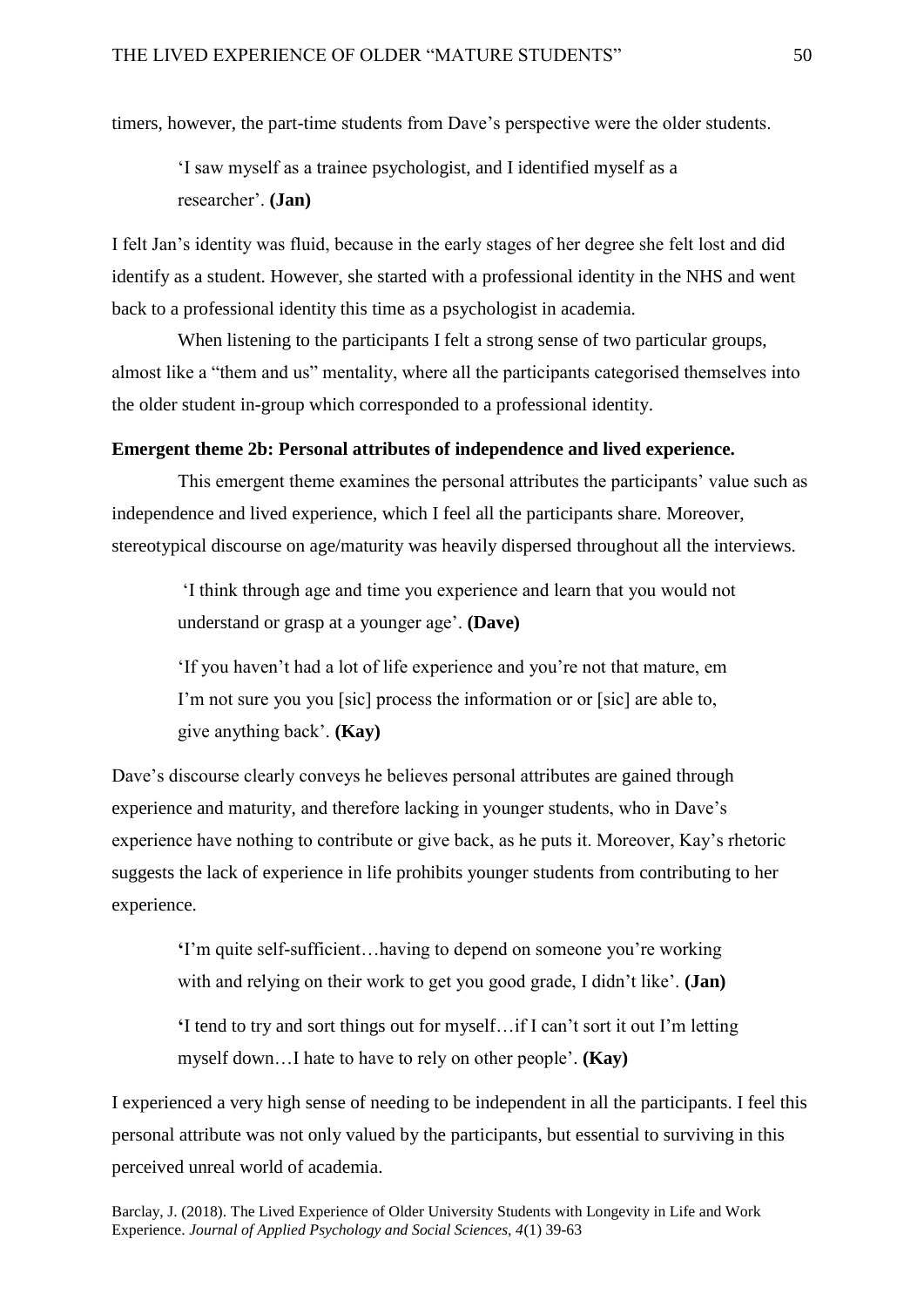## **Master themes 3: Learning and development**

This final master theme looks at how the participants developed, and the part their learning experience had in their development. Considered first is the transformation experienced by the participants and then the learning experience reflecting on different styles of teaching. Therefore, the emergent themes examined are; (3a) the lived experience of personal transformation and (3b) andragogy versus pedagogy.

## **Emergent theme 3a: The lived experience of personal transformation**

This emergent theme considers the participants experience of changing within themselves.

'It's the broadening of your your [sic] views how you see the world, how you apply yourself to the world and and [sic] how you address ………how you approach things, it really broadens your mind ………it make you into a more aware person'. **(Dave)**

As Dave talked about his experience I felt a clear sense of movement, which prompted my intervention "it sounded transformational" to which Dave replied;

'Oh, believe me it is and I don't think a lot of younger students appreciate this'. **(Dave)**

Dave clearly had a transformation; starting out believing work experience was the most important thing in life, then appreciating what his academic experience can do and has given him. Moreover, he conveys how younger student may not realise this due to not living in the real world.

'I was re-evaluating what I want to do with my life so I'd I'd [sic], basically given up my old life'. **(Jan)**

'I was lost and I didn't really like I kept saying - what do I want to do, who am I'. **(Jan)**

'I saw myself as a trainee psychologist, and I identified myself as a researcher'. **(Jan)**

I feel Jan also made sense of her experience through the transformation metaphor, from a NHS professional to feeling lost, and finding a temporary identity as a student before finding a new identity as a professional published researcher.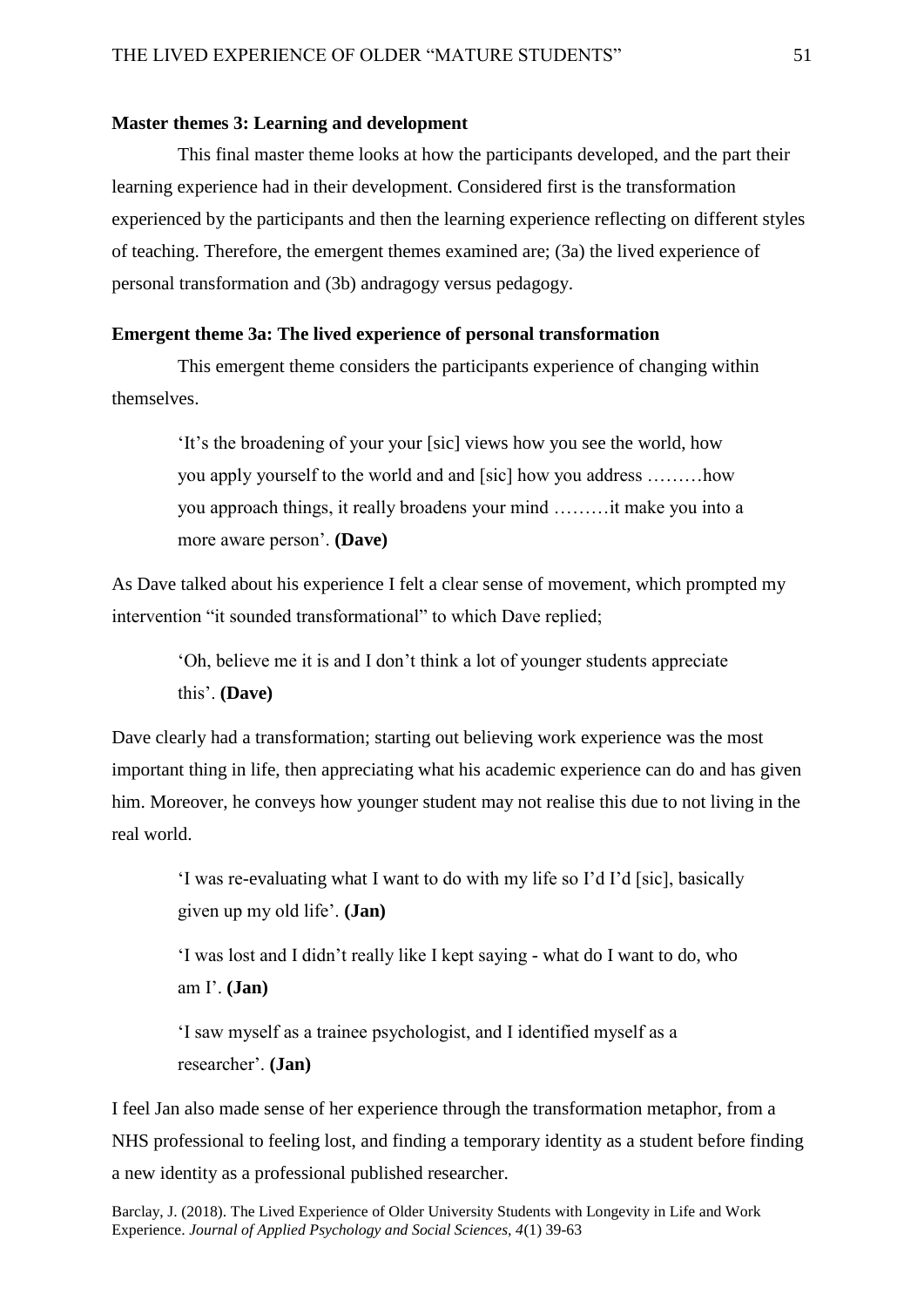# **Emergent theme 3b: Andragogy versus pedagogy**

This emergent theme looks at the teaching styles experienced by the participants and how they contributed to the overall experience that led to transformation within the self.

'I've done…numerous presentations the workplace, and, it's totally different experience, totally different, you know, it's em, it's almost like play'…it's a practice for them [younger students] but it's like play for me'. **(Jan)**

When I asked Jan if there was a focus on the younger students she said;

'Yeah, definitely…maybe it was the tutors are more uncomfortable with the more mature students'. **(Jan)**

I got a sense that Jan was frustrated because she did not feel stimulated intellectually by her experience of doing a degree. I believe this was compounded by her experience of the tutors struggling to know how to deal with the older students, which she perceived resulted in a focus on the younger students.

'I want to be involved in it, I don't just want to be spoken at'. **(Kay)**

'Some tutors adopt the teaching style from a school environment'. **(Jan)**

'It can become a bit like you're talking down to or or [sic] you're being patronised in some way because I'm not sure that there's that em understanding of ………the fact that you've probably already got you know a lot of relevant life experience and work experience'. **(Kay)**

My understanding was both Kay and Jan experienced the tutors resorting to a pedagogical approach to teaching rather than an andragogical approach that involved them. They talked about wanting to be part of the learning, rather than be treated as school children with no life or work experience. I sensed their need for their experience to be recognised and utilised in the learning experience. In contrast, Dave had no such problems because he was able to form an alliance with his tutor whom he believed lived in his real world and therefore treated him differently.

# **Discussion**

The aim of this study is to collect data on the lived experience of older university students, which is lacking in the existing literature and to ascertain if older students have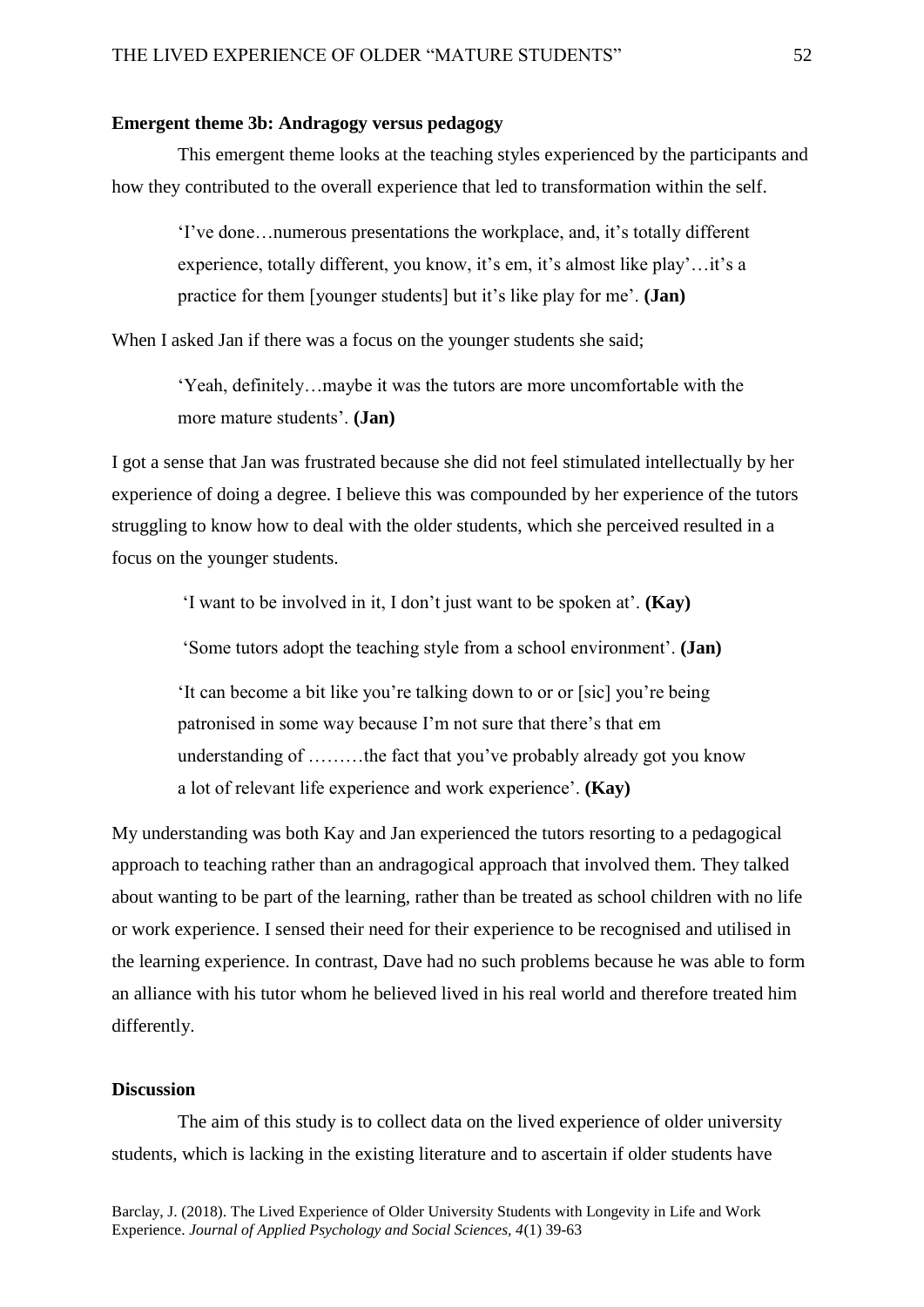different academic needs to younger students, with less life experience.

The experience of the participants here shows the older students were frustrated with the younger students. This frustration led to conflict when older students had to collaborate in group assignments with their younger peers. Supporting Ellis (2013a), there was underlying issues such as younger students not attending group meetings or lectures and not meeting deadlines, whereas the older students interviewed in this study suggested a total commitment to their studies. This supports Briedenhann (2007), and Chapman (2012) who found older students are dedication to their studies.

Although at times there was individual personal conflict with particular younger students, it is uncommon according to Tajfel's (1981) SIT for individuals to relate personally with no social context (Hornsey, 2008). This is sometimes referred to as the Mere Categorisation Effect demonstrated by Brewers (1979,) and Mullen, Brown and Smith (1992) where group salience develops merely by the categorisation of individuals. I felt the individual conflict served to separate the students and the issues became less personal and more stereotypical in nature, reflecting a social group identity.

The lived experience of the participants in this study suggests the older students live in a different world to the younger students who are seen stereotypically as having little or no experience in life. This I feel strengthened an unconscious in-group cognition of 'them and us' reflecting SIT's view that individuals who feel superior, in this case the older students due to their life experience, will create a positive social group identity for themselves (Sindic  $\&$ Condor, 2014). In line with Tajfel and Turner's (1979) Theory of Intergroup Conflict, the conflict between the two groups arose because of their identification with their in-groups rather than the individual issues that separated them into in and out-groups in the first place.

I feel this is a major concern for course designers and teaching staff. Although both young and mature students coming to university are entering a different world they are not used to and do not understand, the older students in this study came from a professional world where they have an already developed lived experience of life, work, and responsibility. Moreover, this study highlights students are more likely to form in-groups according to age; however, the group divide seems to be specific to the course assessment process. There was no negative rhetoric towards younger students in any other context, which supports part of the SCT suggesting in-group affiliation can change depending on the social context in which it arises (Turner, 1991).

Another factor compounding mature student frustration leading to conflict is the lack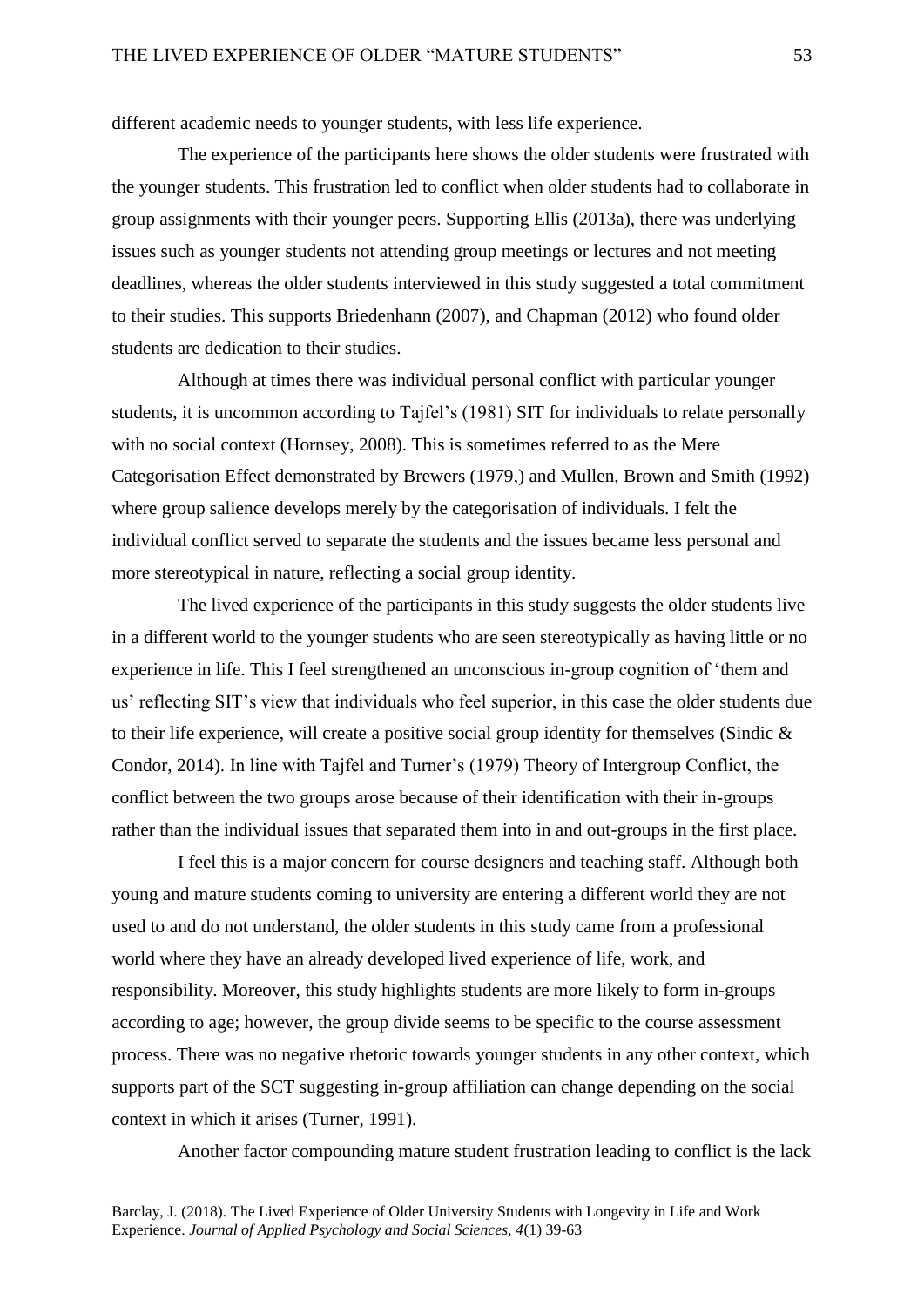of relationship Kay and Jan experienced with their tutors leading to a perceived focus on the younger students. In agreement, Dave who had a good relationship with his tutors states the tutor did not focus on the older students because they are more dedicated and could be trusted to complete tasks. This supports my belief university courses focus on the younger students at the expense of the older more mature students as Jones (2014) did in discourse following the tuition fees rises in 2012.

This focus on the younger students is a major issue; according to Mezirow's (1993) Transformative Learning Theory adults use their past experience to help them assimilate their learning. However, if the tutors are not able to relate to the older students then they will not be able to utilise their past experience in the classroom. Therefore, experience which is seen by Merriam and Bierema (2013) as a vital resource in learning that increases with age is not exploited as it could be. This is disappointing in light of the National Union of Students (2012) recognition that older students have transferable skills.

In contrast, I felt Dave experienced a kinship with his tutors, which seemed to be a catalyst for his positive experience. The reason for this difference was Dave perceived his tutors as similar to him because they had similar previous experience of attending university as mature students. The likelihood that all Dave's tutors had this experience is small, however, it was enough that he believed it to allow him to form an alliance or in-group that enhanced his learning experience. I believe the reason Dave's lived experience was so positive compared to the other participants was because, in line with Tajfel's (1981) SIT, he saw his tutors as being part of his in-group (part-timers/older students). In contrast, Kay and Jan experienced the tutors as part of an out-group comprising of younger students.

As with O'Shea and Stone (2011), and Stone (2008) the theme of personal identity was prevalent in this study. Although Jan's and Dave's identities were more fluid and multidimensional than Kay's, I felt all the participants portrayed a very strong professional identity similar to Adams (2010). This supports Strage's (2008) findings that older students need a professional and less directive approach to their learning. Jan's lived experience supports Chapman et al. (2008), who found all students at the beginning of their degree have similar needs; however, as they predicted, these needs changed quickly. Once Jan found her way she reverted back to her previous identity of a professional and categorised herself as part of the older student in-group.

This seemed to be what separated the participants from the younger students, which resulted in the participants categorising themselves as professionals and older students (in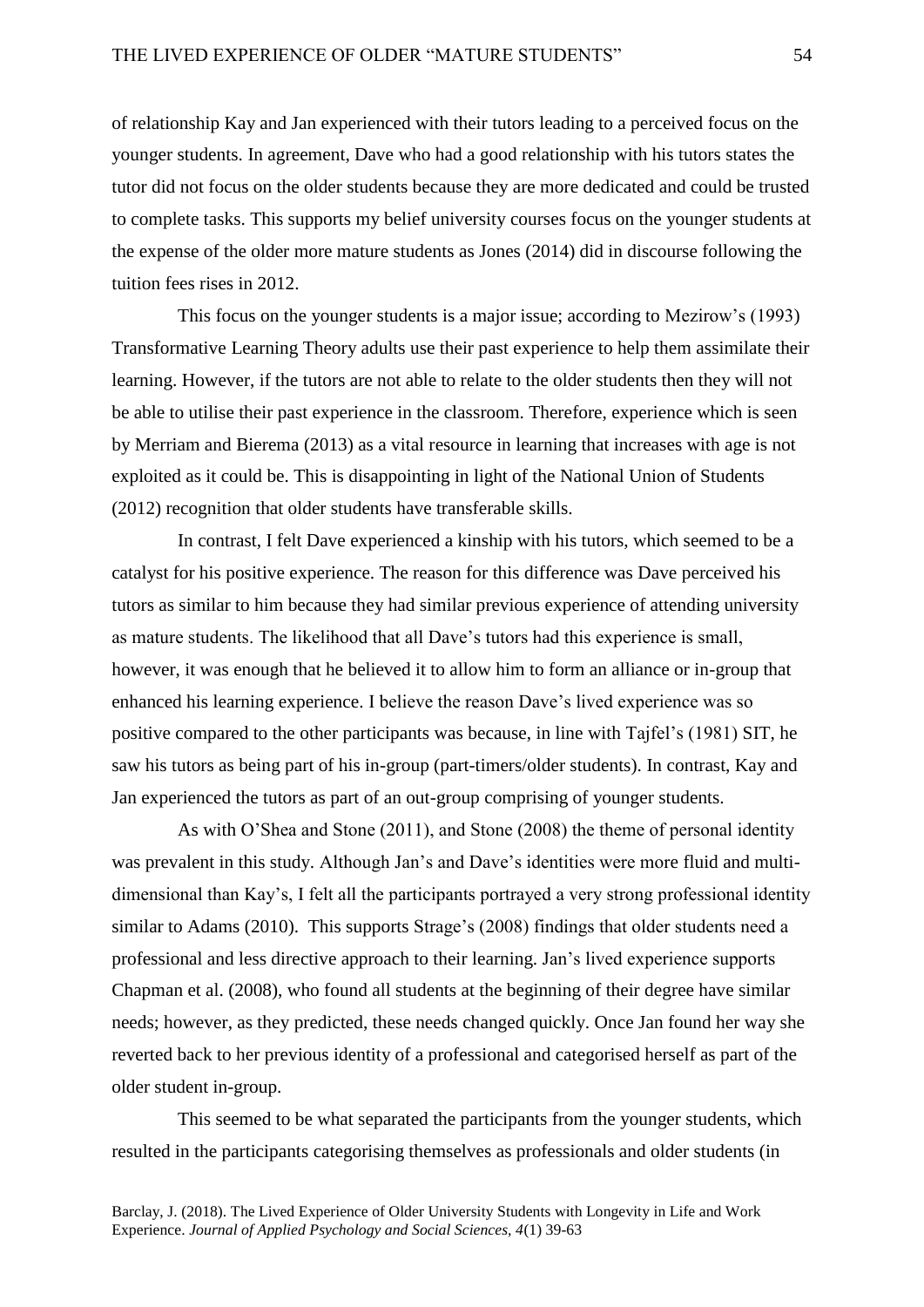Dave's case part timers), and therefore forming their in-group. In line with Turner's (1982) SCT, the older students will struggle to integrate into a class of mainly young students with very different identities and little experience of what the participants called the real world. This is compounded by the participants' need for independence and Jan's belief that the younger students added nothing positive to her experience of university. However, Jan's experience mirrored Anderson and Thorpe's (2008) findings that the younger student can benefit from group work with older students.

There was little rhetoric in the interviews regarding employability strategies deemed to be important by Watts (2006). In line with McCune et al. (2010) I felt other factors were more important to the participants. The discourse reflected values of independence and professionalism; attributes the participants perceived the younger students have not developed yet, because they had not lived in their real world.

I feel both Dave and Jan experienced a profound life changing transformation. Dave's transformation from being sceptical of academia and rating work experience over a degree, to finding a passion for learning came from his ability to collaborate on an equal basis with his tutors. In contrast, Jan's experience of transformation from a professional NHS worker to a professional researcher seems to have come from her ability to connect with one particular tutor. This highlights the importance of good relationships between the tutors and the older students to enhance their learning experience.

Jan and Kay struggled with the teaching style, which from their perceived experience appeared to be pedagogical in approach. In their lived experience of doing a degree they felt patronised and not a part of their learning as Briedenhann (2007) also found can happen to students with previous experience. This is not equality in the teaching environment, an andragogic approach (Knowles, 1968), advocated by Bye et al. (2007). Moreover, it contravenes the UK's social inclusion ideology, supposedly underpinned by Social Justice (equal rights for all), outlined in the Browne (2010) report.

Although Kay wanted to be part of the process, which is recommended by Anderson and Thorpe (2008) she felt left out due to the tutors favouring the younger students. Moreover, I felt Jan did not feel stretched intellectually on her course. These issues can be rectified using an andragogical approach in courses designed specifically for older students, such as the Osher Lifelong Learning Institute course in the USA (Lamb & Brady, 2005).

If the participants lived experiences in this study are indicative of the majority of older students in the UK more needs to be done to emulate the USA in regard to catering for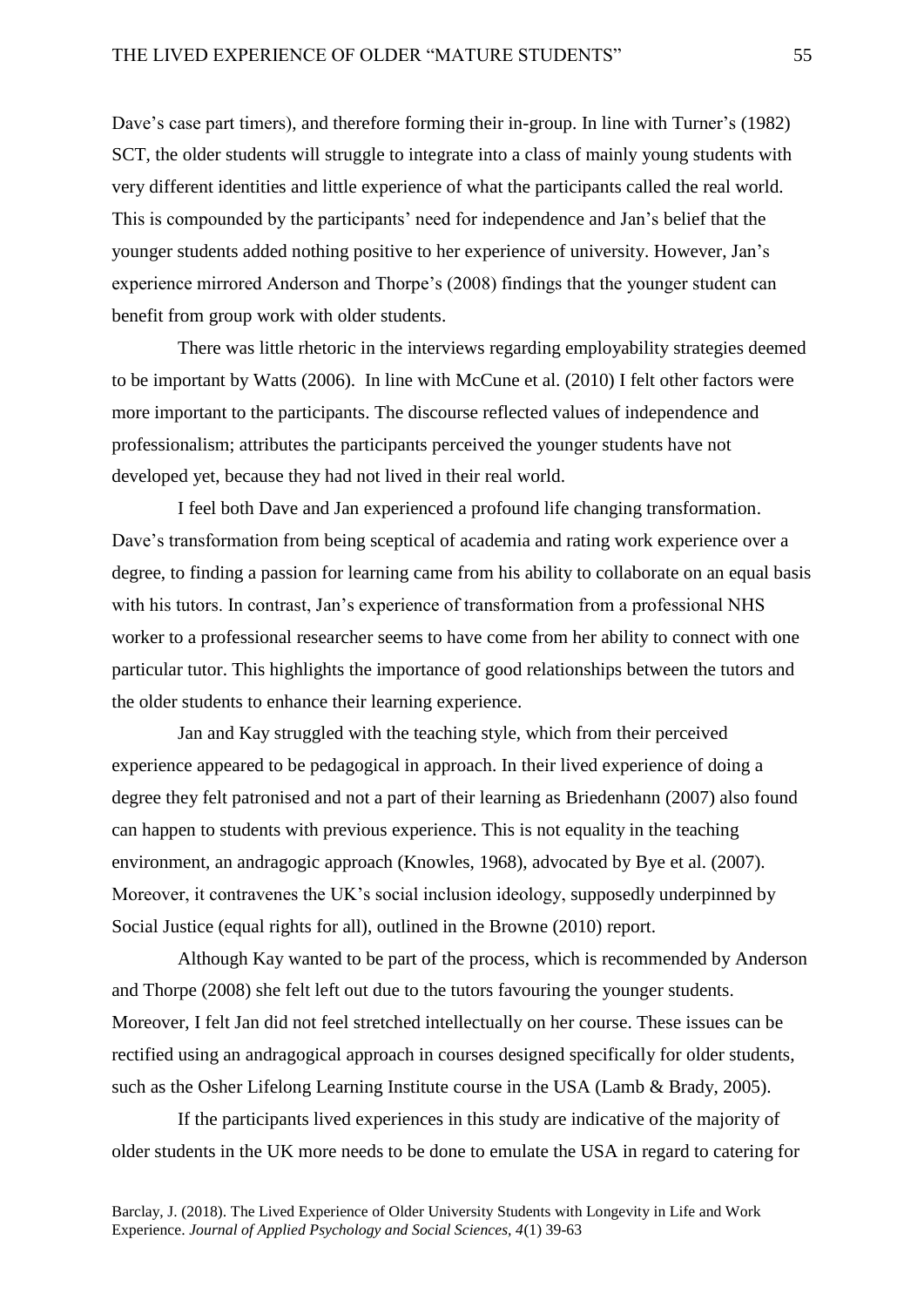older university students. A significant issue highlighted in this study is the importance of good relationships between the older students and the teaching staff. This relationship can be developed in part by an understanding and acceptance of previously gain lived experience in a different world where independence and professionalism are highly valued.

Traditional students aged 21+ are heterogeneous in nature (Findsen, 2012; Jamieson, 2007) therefore it would be prudent to develop degree courses specifically for the older students. This could be a contentious issue because this would produce a two-tier system. However, universities may be doing both the younger and the older cohorts a disservice by trying to fit all their needs into one course using a process that is designed for younger students just starting out in life (Yankelovish, 2005). Moreover, institutions run the risk of producing disappointed graduates who are less likely to recommend their course or sign up to postgraduate courses.

Following the widening participation strategies outlined in the Browne (2010) report, institutions are now seeing their students as customers (Bates & Kaye, 2014). Therefore, a positive business marketing strategy for institutions might be; finding out what their customers need rather than producing one product for a widely diverse consumer base that may not be meeting the needs of the older student.

Qualitative research like this has been criticised in the past because of its subjective nature. However, to counteract this I have followed Yardley's (2008) core principles in qualitative research of Sensitivity to context, Commitment and rigour, Coherence and transparency, and Impact and importance. For example, by adhering to set guidelines for IPA by Smith et al. (2008) and Willig (2013) I have demonstrated commitment and procedural rigour, particularly in the analysis, which relates to the theory. Additionally, I have been consistent and clear throughout regarding the aim of the study, which came from the literature.

Moreover, having a theoretical grounding in the philosophy of IPA, as demonstrated in the methodology section, gave me the ability to develop themes in a flexible way, but still congruent to the IPA ethos. I have also been clear and transparent about my part in the development of a new understanding of the needs of older students with a transparent and consistent coding system across all the transcriptions. Continuing with Yardley's (2008) principals, the questions that were formulated through the literature were open-ended and participants were given the opportunity to introduce their own line of inquiry. Moreover, because I was effectively an insider (older student) this helped the participants to express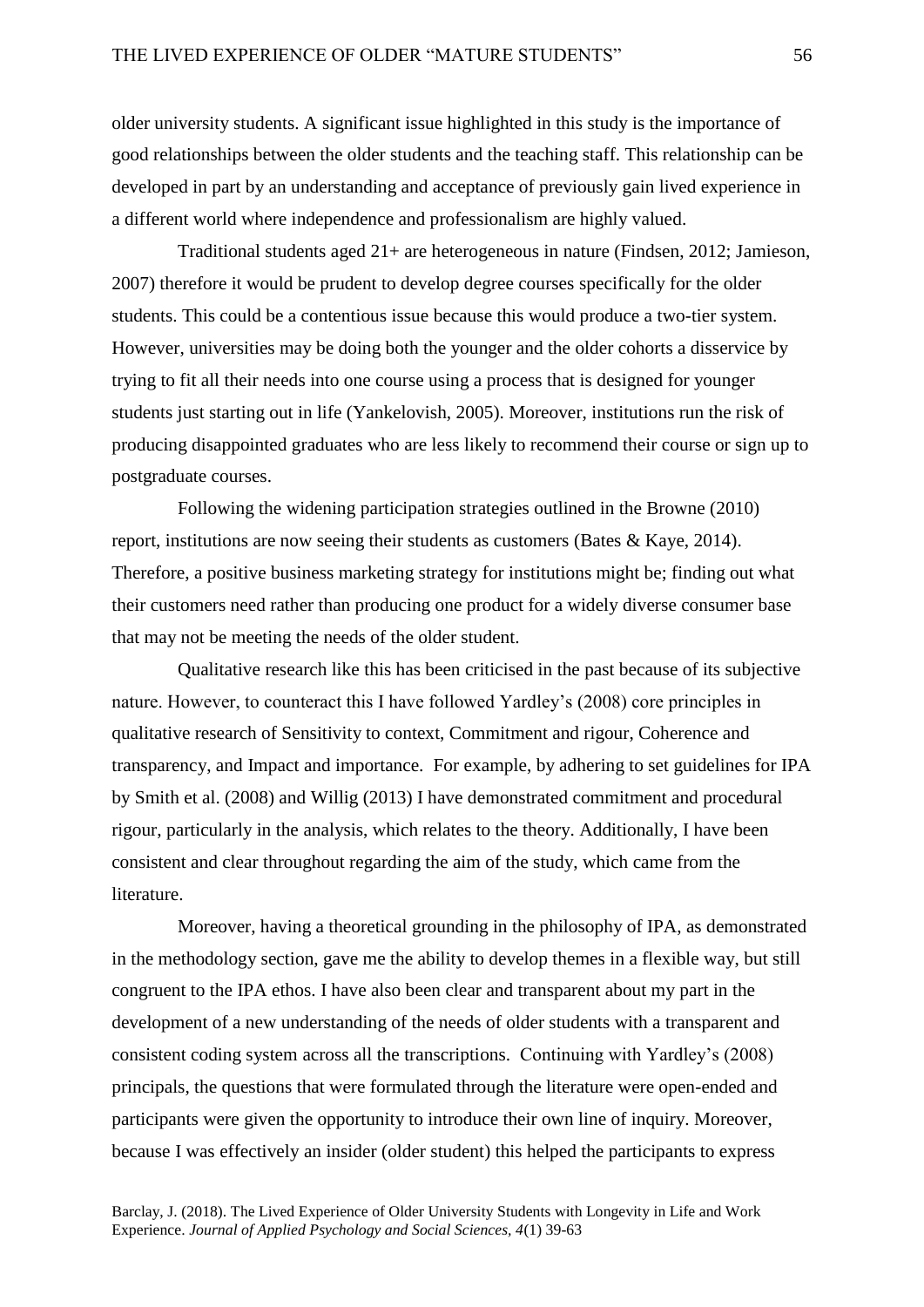their views in a more congruent way, which I feel is reflected in the discourse. Additionally, although the analysis is my interpretation of the data, it gives a strong voice to the participant in a way that distinguishes between the researcher and the participants.

However, more research on older students is required to verify whether the lived experiences of the participants in this study is indicative of the older student cohort in general. Based on this research there are interesting themes that signpost future research particularly; perceived relationship between students and tutors, mature student frustration leading to conflict, and personal attributes of independence and lived experience.

It is important that future research into the relationship between tutor and student not only provides a more in-depth understanding of the subject, but also aims to find solutions to rectify the problem. Research into the conflict between the younger and older students should be conducted in the specific context of working together, because in line with Turner's (1991) SCT, there was no conflict in any other area. Additionally, research into the personal attributes held by older students, particularly independence and their lived experience is needed. This future research needs to look at how these attributes and experience can be incorporated into the delivery of the degree courses. Moreover, although andragogy has not yet been empirically proven as a better teaching method for older students (Caruth, 2014), this current analysis provides a good rationale for more research into andragogy and older students over 45 years old.

Because this research was instigated by the lack of research into older students at university, one of the limitations of this study is the balancing voice of the younger student is missing. Moreover, I found the analysis process difficult due to the similarities between my own personal views and that of my participants. This study may therefore have been enhanced if I had not been an older student myself. Alternatively, this could reflect the accuracy of the issues I feel older students are facing today, that prompted this research project.

In conclusion, based on the lived experiences of the participants in this study new courses should adopt a more andragogical approach where students are not only challenged intellectually but also involved in their learning experience. I believe the courses need to focus more on personal transformation and, although also important, less on employability or career transition. Moreover, institutions should engage older students in a way that incorporates their life and work experience (Merriam & Bierema, 2013), which this paper highlights as a major resource for older students.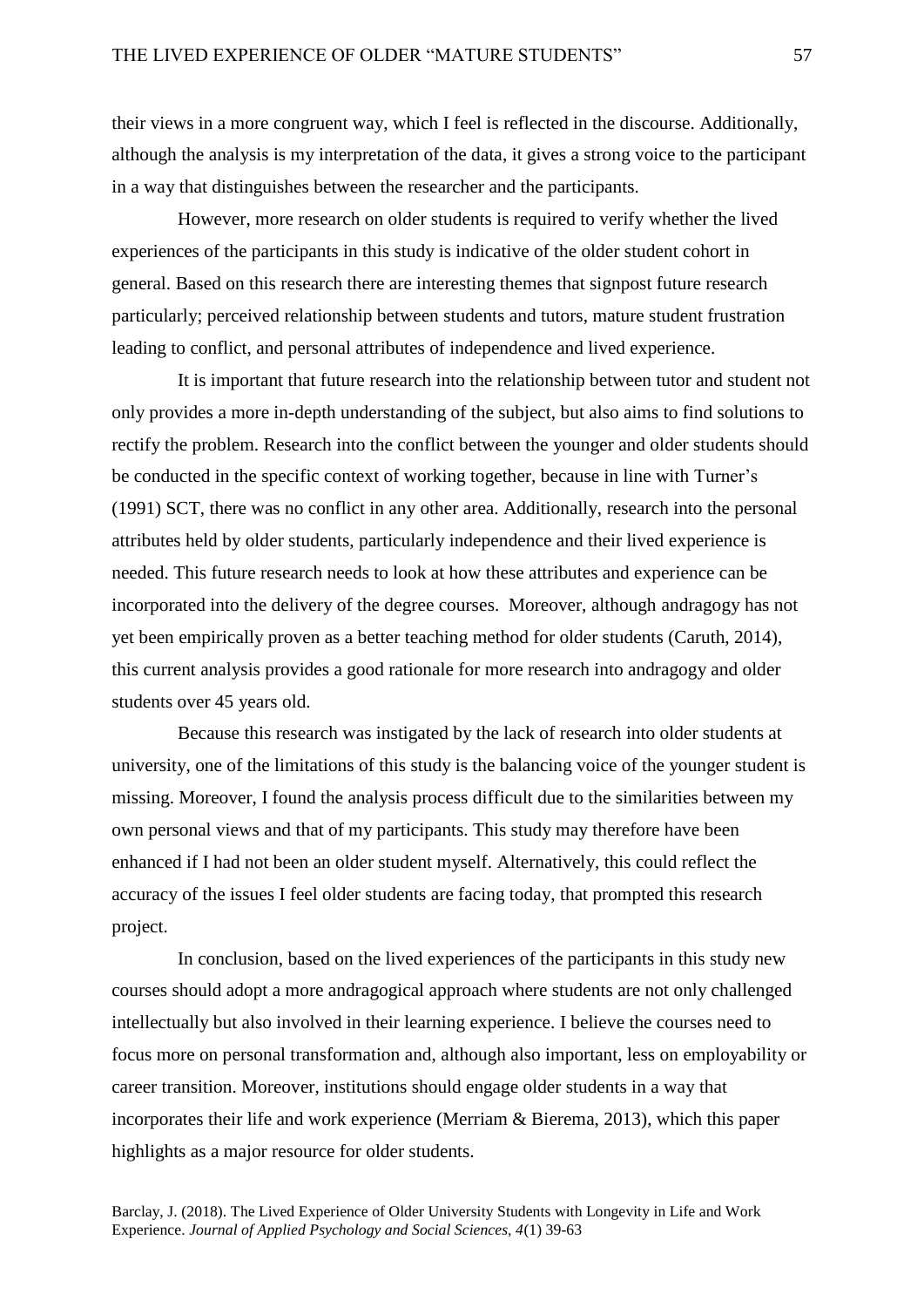Reflecting Yardley's (2008) final principal, this study has provided important new understanding of the needs of older university students. Therefore, this study has the potential, because of its transparency and rigor, to change the perspective of policy makers and course designers to rethink their rationale on what is the best way to deliver a degree course for older adults.

## **References**

- Adams, E. P. (2010). School return stimulating for mature student. *LLI Review 1*(5)*,* 112-115. Retrieved from https://scholar.google.co.uk/scholar?cluster=15609658935596085034
- American Council on Education. (2007). The first report reinvesting in the third age: Older adults and higher education. *Framing new terrain: older adults & higher education*. Washington, DC: American Council on Education. Retrieved from http://plus50.aacc.nche.edu/documents/older\_adults\_and\_higher\_education.pdf
- Anderson, E. S., & Thorpe, L. N. (2008). Early interprofessional interactions: Does student age matter?. *Journal of Interprofessional Care*, *22*(3), 263-282. doi:10.1080/13561820802054689
- Bates, E. A., & Kaye, L. K. (2014). Exploring the impact of the increased tuition fees on academic staffs' experiences in post-92 universities: A small-scale qualitative study. *Education Sciences*, *4*(4), 229-246. doi: 0.3390/educsci4040229
- Biggerstaff, D. L. & Thompson, A. R. (2008). Interpretative phenomenological analysis (IPA): A qualitative methodology of choice in healthcare research. *Qualitative Research in Psychology 5*(3), 214-224. [doi.org/10.1080/14780880802314304](http://dx.doi.org/10.1080/14780880802314304)
- BPS. (2014). *Code of human research ethics*. Leicester: BPS.
- Brewers, M. B. (1979). In-group bias and the minimal group paradigm: A cognitivemotivational analysis. *Psychological Bulletin*, *86*(2), 307-324. [doi.org/10.1037/0033-](http://psycnet.apa.org/doi/10.1037/0033-2909.86.2.307) [2909.86.2.307](http://psycnet.apa.org/doi/10.1037/0033-2909.86.2.307)
- Briedenhann, J. (2007). The mature student experience in higher education: From the horse's mouth. *International Journal of Learning*, *14*(2), 265-273. Retrieved from http://ijl.cgpublisher.com/product/pub.30/prod.1313
- Browne. (2010). *Securing a sustainable future for higher education*. Retrieved from http://www.gov.uk/government/uploads/system/uploads/attachment\_data/file/42256 5/bis-10-1208-securing-sustainable-higher-education-browne-report.pdf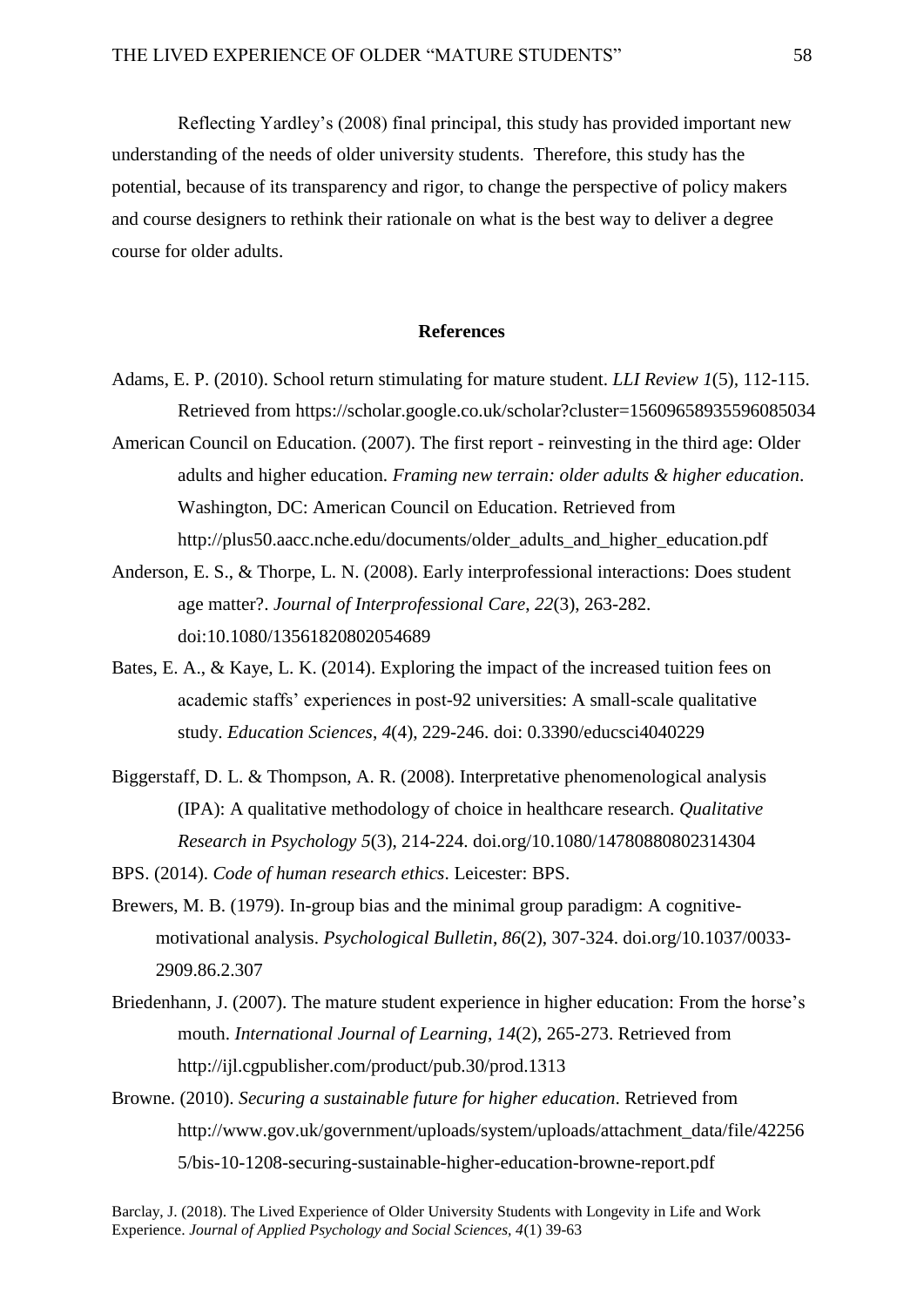- Bye, D., Pushkar, D., & Conway, M. (2007). Motivation, interest, and positive affect in traditional and non-traditional undergraduate students. *Adult Education Quarterly, 57*(2), 141-158. doi:10.1177/0741713606294235
- Caruth, G. D. (2015). Online education, active learning, and andragogy: An approach for student engagement. *Glokalde*, *1*(1), 47-58. Retrieved from http://dergipark.gov.tr/download/article-file/81651
- Caruth, G. D. (2014). Meeting the needs of older students in higher education. *Participatory Educational Research, 1*(2), 21-35. doi:10.17275/per.14.09.1.2
- Chapman, A. (2012). A (re)negotiation of identity: from 'mature student' to 'novice academic'. *Widening Participation & Lifelong Learning*, *14*(3), 44-61. [doi.org/10.5456/WPLL.14.3.44](https://doi.org/10.5456/WPLL.14.3.44)
- Chapman, A., Parmar, D., & Trotter, E. (2008). An evaluation of the first year experience from the mature students' perspective: a multi-institutional comparison. *Practitioner Research in Higher Education*, *1*(1), 15-19. Retrieved from http://194.81.189.19/ojs/index.php/prhe/article/viewFile/4/3
- Colvin, B. B. (2013). Where is Merlin when I need him? The barriers to higher education are still in place: Recent re-entry experience. *New Horizons in Adult Education & Human Resource Development*, *25*(2), 19-32. doi:10.1002/nha.20014
- Cruce, T. T., & Hillman, N. (2012). Preparing for the silver tsunami: The demand for higher education among older adults. *Research in Higher Education, 53*(6), 593-613. doi:10.1007/s11162-011-9249-9
- Daniel, J. (2012). Older mature age students in Australian higher education: How are they 'getting on'. In *Proceedings of the 1st international Australasian conference on enabling access to higher education* (pp. 200-207). National Committee of Enabling Educators (NCEE) and University of South Australia, Adelaide. Retrieved from http://www.dsw.edu.pl/fileadmin/www-ranlhe/files/JDaniels.pdf
- DiSilvestro, F. R. (2013). Continuing higher education and older adults: A growing challenge and golden opportunity. *New Directions for Adult & Continuing Education* 2013, 140: 79-87. doi:10.1002/ace.20076
- Donaldson, J. F., & Townsend, B. K. (2007). Higher education journals' discourse about adult undergraduate students. *The Journal of Higher Education*, *78*(1), 27-50. Retrieved from http://www.jstor.org/stable/4122354

Ellis, B. J. (2013a). Older undergraduate students bringing years of experience to university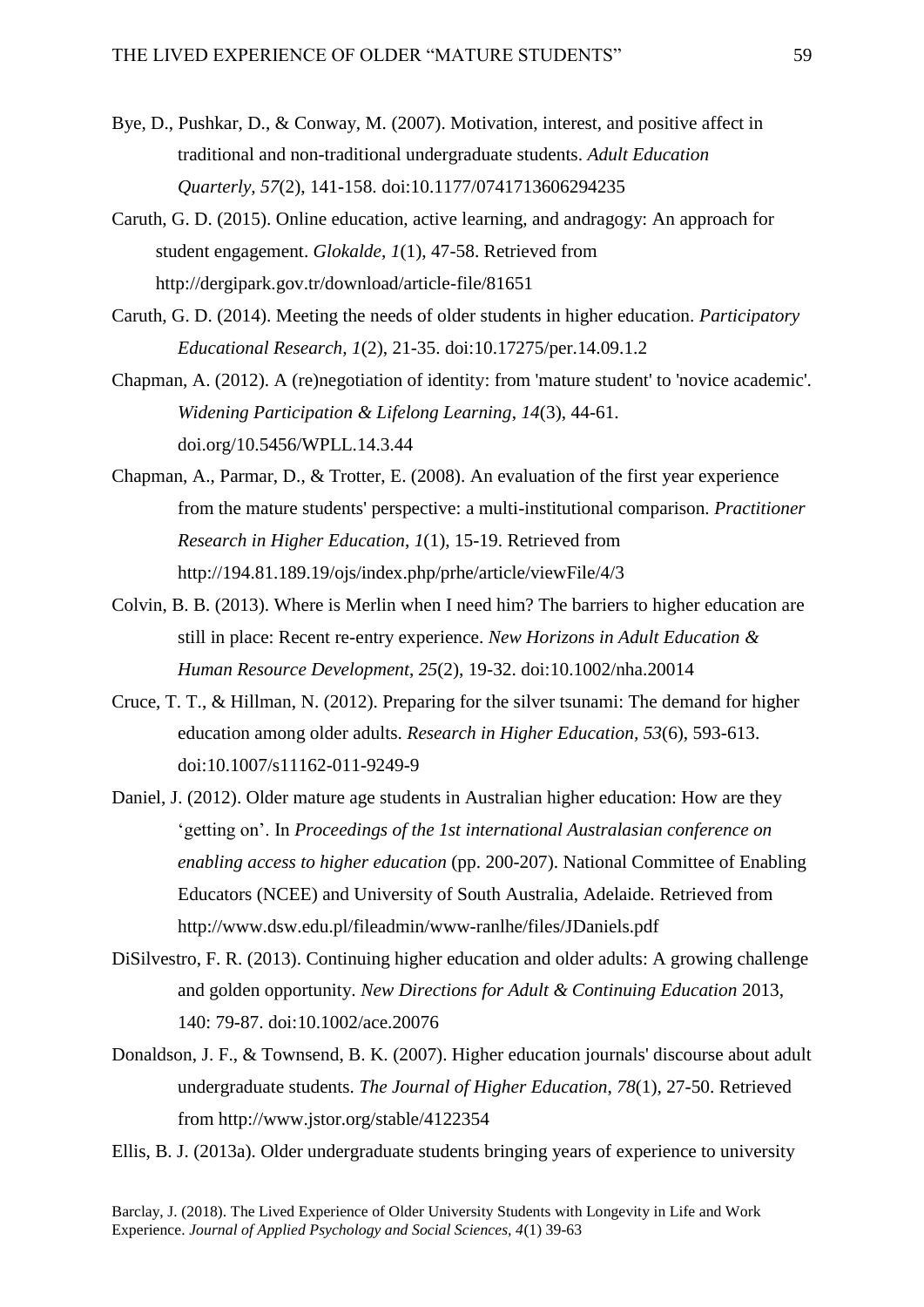studies: Highlights, challenges and contributions. *Australian Journal of Adult Learning, 53*(3), 351-374. Retrieved from

http://search.proquest.com/openview/cd89f6787122eb40a84a89ff7ebd6b6a/

- Ellis, B. J. (2013b). 55 (at least) and not out of the learning game: Older regional students. *Australian & International Journal of Rural Education*, *23*(3), 57-69. Retrieved from [https://www.researchgate.net/publication/283494750](https://www.researchgate.net/publication/283494750_55_AT_LEAST_AND_NOT_OUT_OF_THE_LEARNING_GAME_OLDER_REGIONAL_STUDENTS)
- Findsen, B. (2012). Engagement of older adults in higher education: International perspectives from New Zealand and Scotland. *Adult Learner: The Irish Journal of Adult and Community Education,* 13-26. Retrieved from https://eric.ed.gov/?id=EJ991814
- Gidley, J. M., Hampson, G. P., Wheeler, L., & Bereded-Samuel, E. (2010). From access to success: An integrated approach to quality higher education informed by social inclusion theory and practice. *Higher Education Policy*, *23* (1), 123-147. doi:10.1057/hep.2009.24
- Hansen, R. J., & Brady, E. M. (2013). Research in the Osher Lifelong Learning Institute Network. *Journal of Continuing Higher Education*, *61*(3), 143-150. doi:10.1080/07377363.2013.836812
- Holmes, G., & Abington-Cooper, M. (2000). Pedagogy vs. Andragogy: A false dichotomy?. *The Journal of Technology Studies*, *26*(2). doi:10.21061/jots.v26i2.a.8
- Hornsey, M. J. (2008). Social identity theory and self-categorization theory: A historical review. *Social and Personality Psychology Compass*, *2*(1), 204-222. doi:10.1111/j.1751-9004.2007.00066.x
- Jamieson, A. (2007). Higher education study in later life: What is the point? *Ageing and Society*, *27*(03), 363-384. doi:10.1017/S0144686X06005745
- Jones, S. (2014). Equity in the higher fees era: a case study of English universities. *Revista De Docencia Universitaria, 12*(2), 61-76.
- Langdridge, D. (2007). *Phenomenological psychology*. Harlow: Pearson/Prentice Hall.
- Knowles, M. S. (1970). *The modern practice of adult education (Vol. 41).* New York: New York Association Press.
- Knowles, M. S. (1968). Andragogy, not pedagogy. *Adult Leadership*, *16*(10), 350-352.
- Lamb, R., & Brady, E. M. (2005). Participation in lifelong learning institutes: What turns members on?. *Educational Gerontology*, *31*(3), 207-224. doi:10.1080/03601270590900936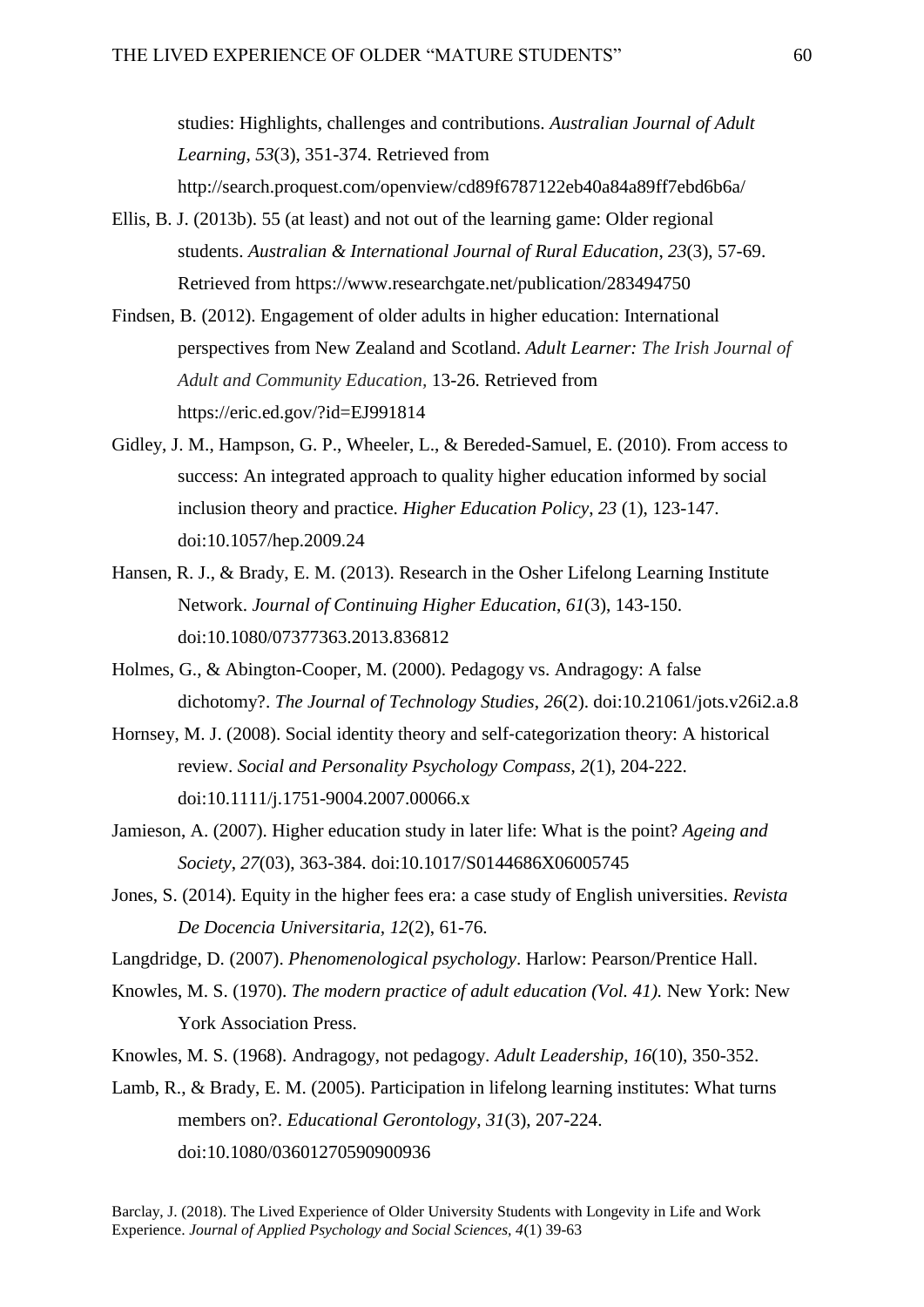- Mathers, J., & Parry, J. (2010). Older mature students' experiences of applying to study medicine in England: An interview study. *Medical education*, *44*(11), 1084-1094. doi:10.1111/j.1365-2923.2010.03731.x
- McCune, V., Hounsell, J., Christie, H., Cree, V. E., & Tett, L. (2010). Mature and younger students' reasons for making the transition from further education into higher education. *Teaching in Higher Education*, *15*(6), 691-702. doi:10.1080/13562517.2010.507303
- Merriam, S. B., & Bierema, L. L. (2013). *Adult learning: Linking theory and practice*. San Francisco: John Wiley & Sons.
- Mezirow, J. (1993). A transformation theory of adult learning. *Adult Education Research Annual Conference Proceedings* (pp. 141-146). Retrieved from http://files.eric.ed.gov/fulltext/ED357160.pdf#page=153
- Mullen, B., Brown, R., & Smith, C. (1992). In-group bias as a function of salience, relevance and status. *European Journal of Social Psychology*, *22*(2), 103-122. doi:10.1002/ejsp.2420220202
- National Union of Students. (2012). *Never too late to learn. Mature students in higher education*. London: National Union of Students.
- O'Shea, S., & Stone, C. (2011). Transformations and self-discovery: mature-age women's reflections on returning to university study. *Studies in Continuing Education*, *33*(3), 273-288. doi:10.1080/0158037X.2011.565046
- Sindic, D., & Condor, S. (2014). Social Identity Theory and Self-Categorisation Theory. In P. Nesbitt-Larking, C. Kinnvall & T. Capelos (Ed.), *The Palgrave Handbook of Global Political Psychology* (pp. 39-54). London: Palgrave Macmillan UK.
- Shanahan, M. (2000). Being that bit older: Mature students' experience of university and healthcare education. *Occupational Therapy International*, *7*(3), 153-162. doi:10.1002/oti.116
- Smith, J., Flowers, P., & Larkin, M. (2009). *Interpretative phenomenological analysis: theory, method, research*. London: SAGE.
- Smith, J., A., & Osborn, M. (2008). Interpretative phenomenological analysis. In J. A. Smith (Ed.), *Qualitative psychology: A practical guide to research methods* (2nd ed., pp. 53-80). London: SAGE.
- Stone, C. C. (2008). Listening to individual voices and stories -- the mature-age student experience. *Australian Journal of Adult Learning*, *48*(2), 263-290.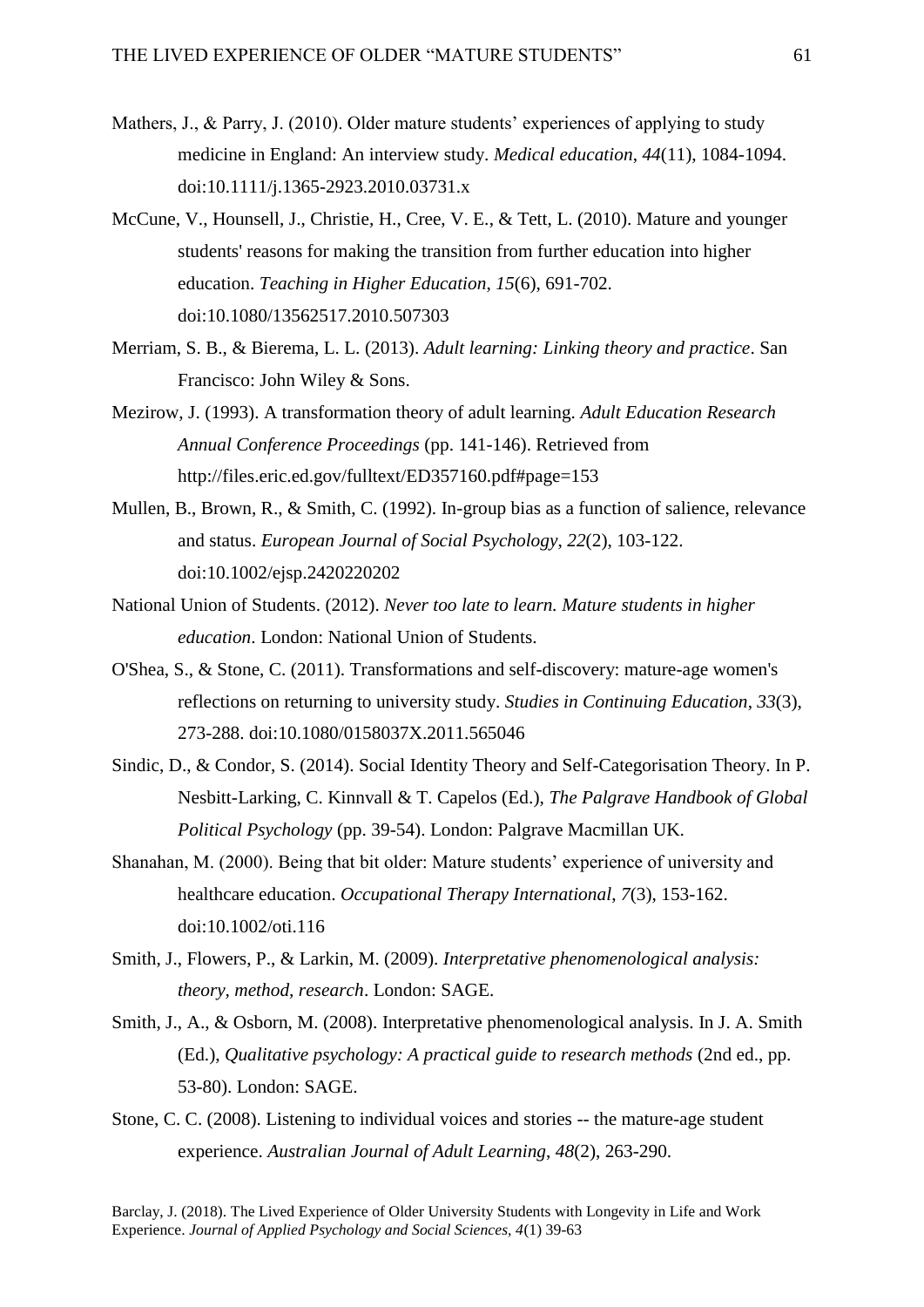- Strage, A. (2008). Traditional and non-traditional college students' descriptions of the "ideal" professor and the "ideal" course and perceived strengths and limitations. *College Student Journal*, *42*(1), 225-231.
- Sutton, C. E. (2016). Mature students and social isolation: feeling excluded or choosing to be alone. *Adult Education in Austere Times*, 276-283.
- Tajfel, H. (1981). *Human groups and social categories: Studies in social psychology*. Cambridge: Cambridge University Press.
- Tajfel, H., & Turner, J. C. (1979). An integrative theory of intergroup conflict. In W. Austin & S. Worchel (Ed.), *The Social Psychology of Intergroup Relations*, (pp. 33-47). Monterey, CA: Brooks Cole.
- Thelin, J. R. (2011). *A history of American higher education*. JHU Press.
- Trotter, E., & Cove, G. (2005). Student retention: An exploration of the issues prevalent on a healthcare degree programme with mainly mature students. *Learning in Health & Social Care*, *4*(1), 29-42. doi:10.1111/j.1473-6861.2005.00084.x
- Turner, J. (1991). *Social influence* (Mapping social psychology). Milton Keynes: Open University Press.
- Turner, J. C. (1982). Towards a cognitive redefinition of the social group. In H. Tajfel (Ed.), *Social identity and intergroup relations* (pp.15-40). Cambridge: Cambridge University Press.
- Universities & College Admissions Service. (2016). *Mature student guide.* In UCAS, at the heart of connecting people to higher education. Retrieved from http://www.ucas.com/sites/default/files/ucas-mature-guide-2016.pdf
- Watts, A. G. (2006). *Career development learning and employability*. New York: Higher Education Academy.
- Willig, C. (2013). *Introducing qualitative research in psychology* (3rd Ed.). Maidenhead: McGraw Hill/Open University Press.
- Wilson, F. (1997). The construction of paradox?: One case of mature students in higher education. *Higher Education Quarterly*, *51*(4), 347-366. doi:10.1111/1468-2273.00051
- Woodley, A., & Wilson, J. (2002). British higher education and its older clients. *Higher Education*, *44*(3). 329-347. doi:10.1023/A:1019857315244
- Yankelovish, D. (2005). Ferment and change: Higher education in 2015. *Chronicle of Education*, *52*(14), B6-B9. Retrieved from